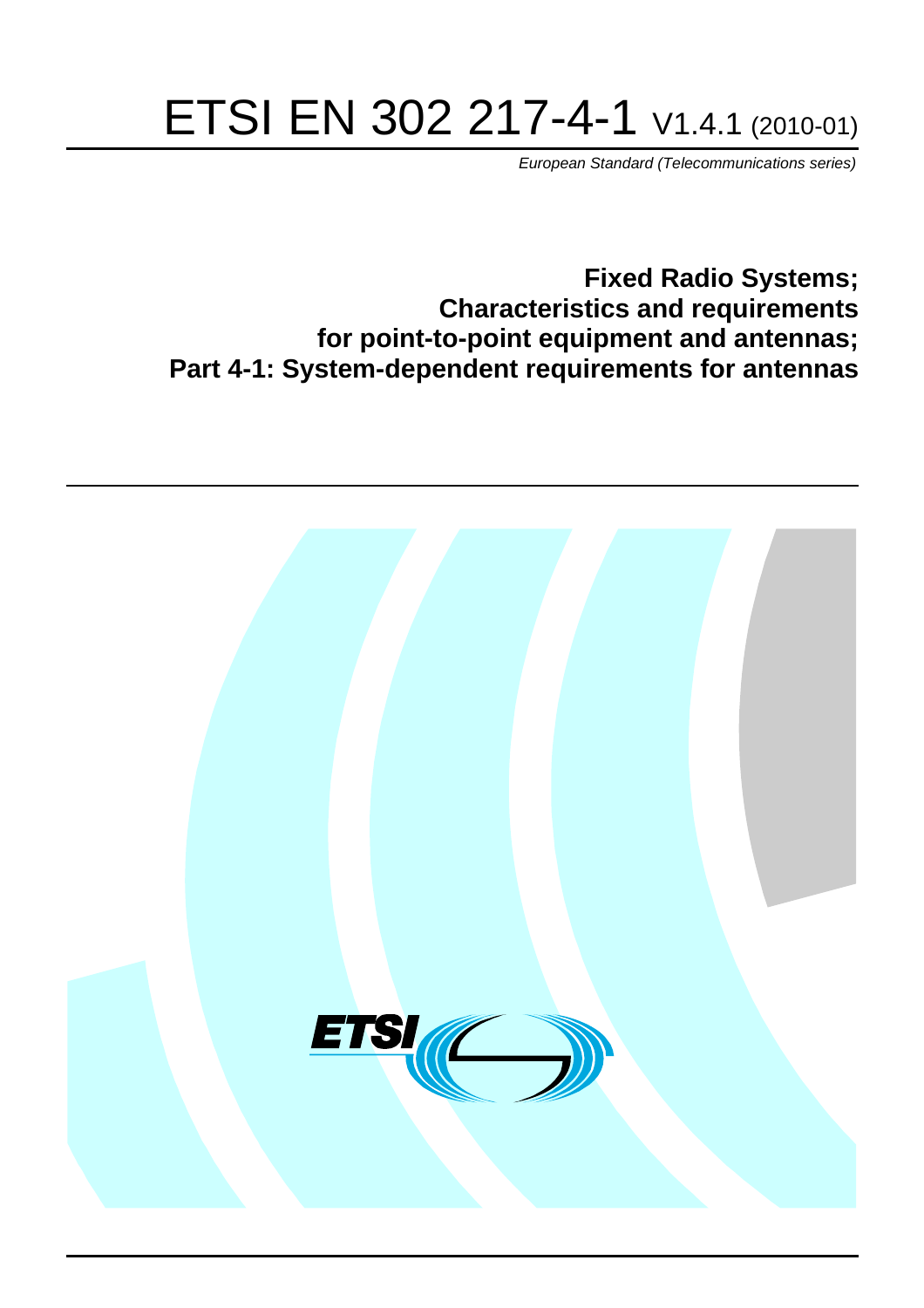Reference REN/ATTM-04011

Keywords antenna, DFRS, DRRS, FWA, point-to-point, transmission

#### *ETSI*

#### 650 Route des Lucioles F-06921 Sophia Antipolis Cedex - FRANCE

Tel.: +33 4 92 94 42 00 Fax: +33 4 93 65 47 16

Siret N° 348 623 562 00017 - NAF 742 C Association à but non lucratif enregistrée à la Sous-Préfecture de Grasse (06) N° 7803/88

#### *Important notice*

Individual copies of the present document can be downloaded from: [http://www.etsi.org](http://www.etsi.org/)

The present document may be made available in more than one electronic version or in print. In any case of existing or perceived difference in contents between such versions, the reference version is the Portable Document Format (PDF). In case of dispute, the reference shall be the printing on ETSI printers of the PDF version kept on a specific network drive within ETSI Secretariat.

Users of the present document should be aware that the document may be subject to revision or change of status. Information on the current status of this and other ETSI documents is available at <http://portal.etsi.org/tb/status/status.asp>

If you find errors in the present document, please send your comment to one of the following services: [http://portal.etsi.org/chaircor/ETSI\\_support.asp](http://portal.etsi.org/chaircor/ETSI_support.asp)

#### *Copyright Notification*

No part may be reproduced except as authorized by written permission. The copyright and the foregoing restriction extend to reproduction in all media.

> © European Telecommunications Standards Institute 2010. All rights reserved.

**DECT**TM, **PLUGTESTS**TM, **UMTS**TM, **TIPHON**TM, the TIPHON logo and the ETSI logo are Trade Marks of ETSI registered for the benefit of its Members.

**3GPP**TM is a Trade Mark of ETSI registered for the benefit of its Members and of the 3GPP Organizational Partners. **LTE**™ is a Trade Mark of ETSI currently being registered

for the benefit of its Members and of the 3GPP Organizational Partners.

**GSM**® and the GSM logo are Trade Marks registered and owned by the GSM Association.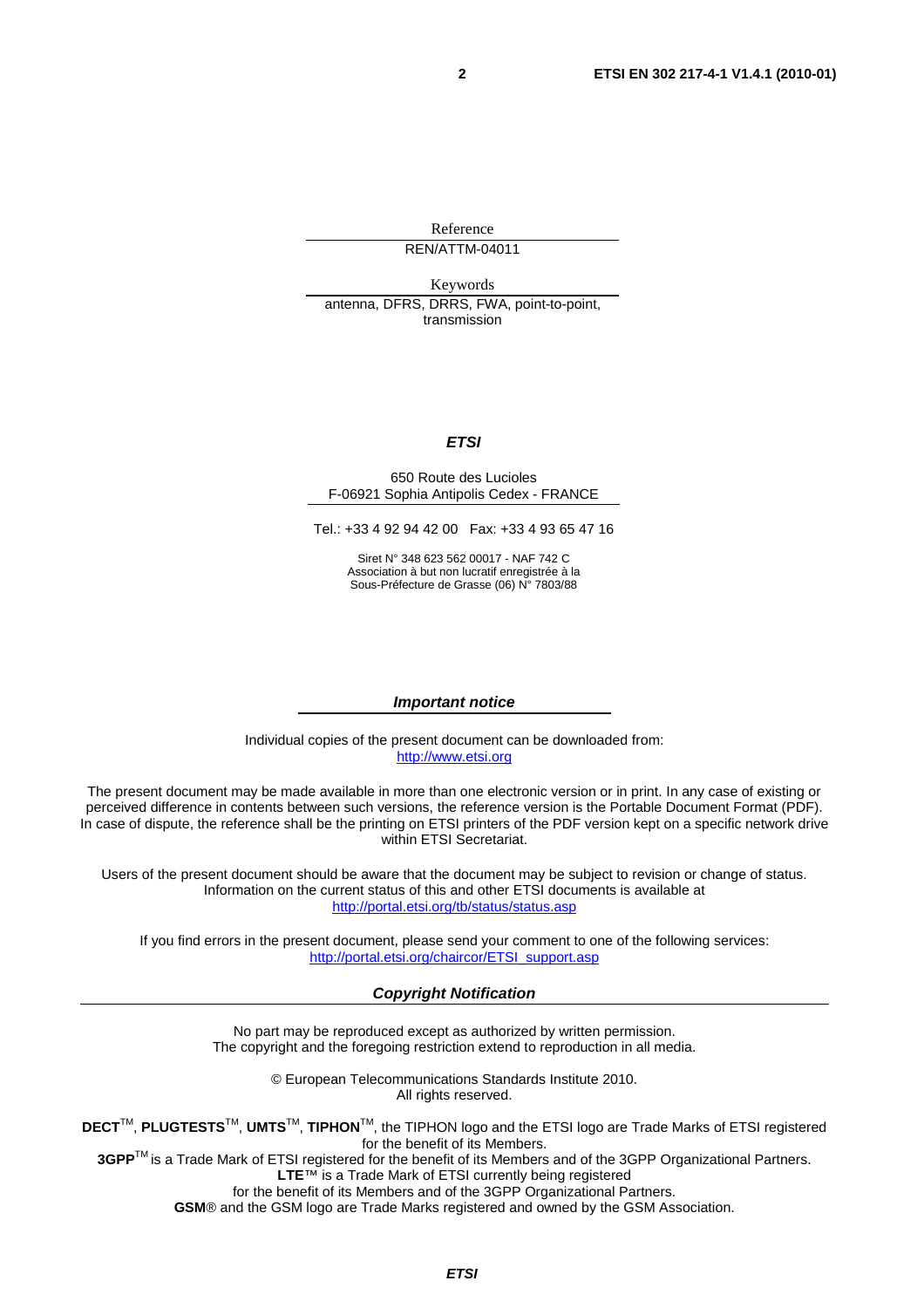# Contents

| 1                                                 |                               |                                                                         |     |  |
|---------------------------------------------------|-------------------------------|-------------------------------------------------------------------------|-----|--|
| $\overline{2}$<br>2.1<br>2.2                      |                               |                                                                         |     |  |
| 3<br>3.1<br>3.2<br>3.3                            |                               |                                                                         |     |  |
| 4                                                 |                               |                                                                         |     |  |
| 5<br>5.1<br>5.2<br>5.2.1<br>5.2.2<br>5.2.3<br>5.3 |                               |                                                                         |     |  |
| 6<br>6.1<br>6.2<br>6.3                            |                               |                                                                         |     |  |
|                                                   | <b>Annex A (normative):</b>   | <b>Standardized Radiation Pattern Envelopes for class 1 antennas in</b> |     |  |
|                                                   | <b>Annex B</b> (informative): |                                                                         |     |  |
| B.1<br>B.1.1<br><b>B.1.2</b><br><b>B.1.3</b>      |                               |                                                                         |     |  |
| B.2                                               |                               |                                                                         | .20 |  |
| B.3                                               |                               |                                                                         |     |  |
| B.4                                               |                               |                                                                         |     |  |
| B.5                                               |                               |                                                                         |     |  |
|                                                   | <b>Annex C</b> (informative): |                                                                         |     |  |
| C.1                                               |                               |                                                                         |     |  |
| C.2                                               |                               |                                                                         |     |  |
|                                                   |                               |                                                                         |     |  |

 $\mathbf{3}$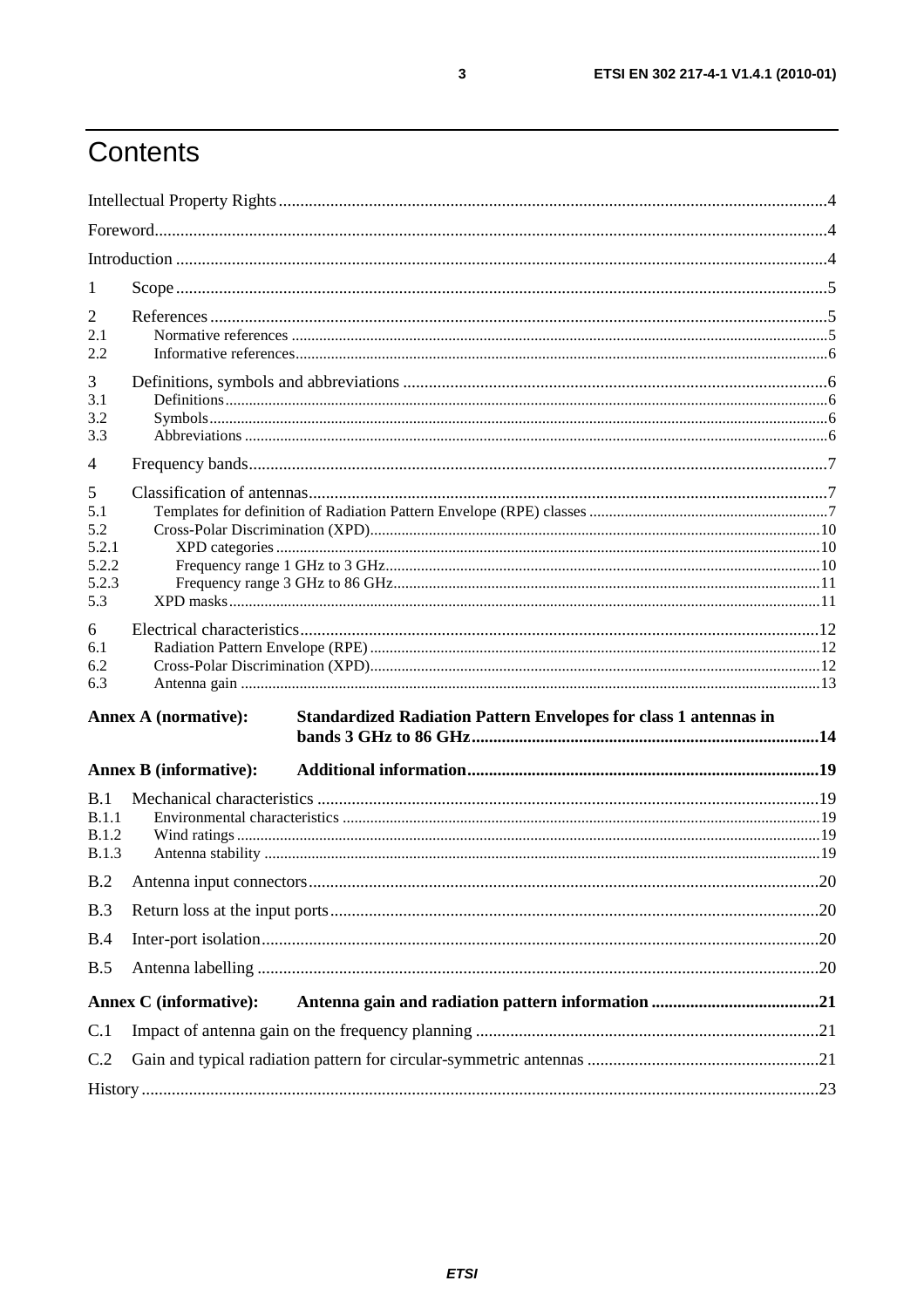IPRs essential or potentially essential to the present document may have been declared to ETSI. The information pertaining to these essential IPRs, if any, is publicly available for **ETSI members and non-members**, and can be found in ETSI SR 000 314: *"Intellectual Property Rights (IPRs); Essential, or potentially Essential, IPRs notified to ETSI in respect of ETSI standards"*, which is available from the ETSI Secretariat. Latest updates are available on the ETSI Web server [\(http://webapp.etsi.org/IPR/home.asp\)](http://webapp.etsi.org/IPR/home.asp).

Pursuant to the ETSI IPR Policy, no investigation, including IPR searches, has been carried out by ETSI. No guarantee can be given as to the existence of other IPRs not referenced in ETSI SR 000 314 (or the updates on the ETSI Web server) which are, or may be, or may become, essential to the present document.

## Foreword

This European Standard (Telecommunications series) has been produced by ETSI Technical Committee Access, Terminals, Transmission and Multiplexing (ATTM).

The present document is part 4-1 of a multi-part deliverable covering the Fixed Radio Systems; Characteristics and requirements for point-to-point equipment and antennas. Full details of the entire series can be found in part 1 [3].

| <b>National transposition dates</b>                                                       |                 |  |  |  |
|-------------------------------------------------------------------------------------------|-----------------|--|--|--|
| Date of adoption of this EN:                                                              | 18 January 2010 |  |  |  |
| Date of latest announcement of this EN (doa):                                             | 30 April 2010   |  |  |  |
| Date of latest publication of new National Standard<br>or endorsement of this EN (dop/e): | 31 October 2010 |  |  |  |
| Date of withdrawal of any conflicting National Standard (dow):                            | 31 October 2010 |  |  |  |

# Introduction

The purpose of the present document is to define antenna parameters, which are relevant to Fixed Radio Systems (FRS), including those considered essential for conformity to the R&TTE Directive [1]. Limits are set out in EN 302 217-4-2 [4].

Additional parameters appropriate to system implementation may be subject to agreement between the equipment purchaser and supplier. Further guidance is provided in annex B.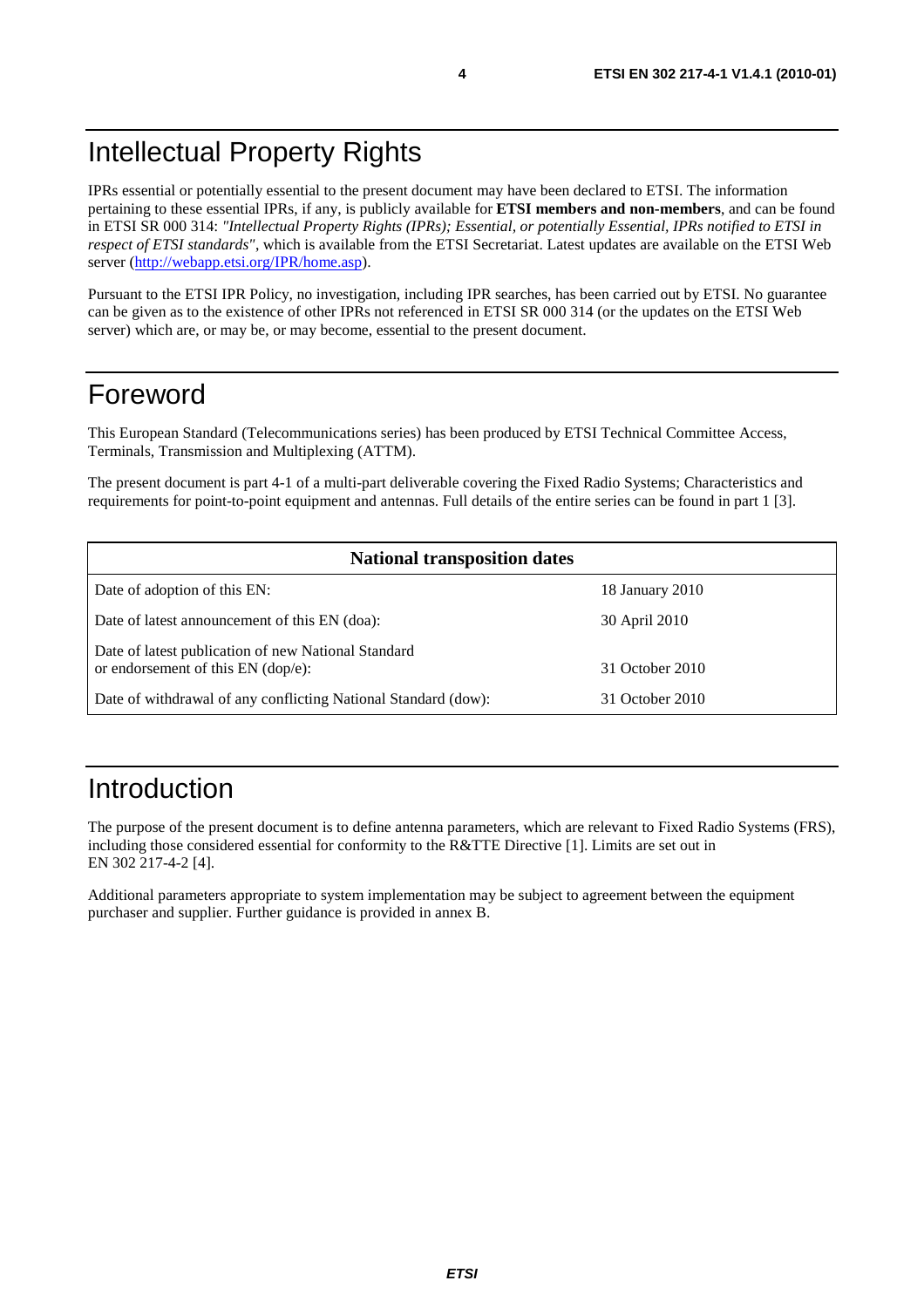## 1 Scope

The present document summarizes all requirements for single main beam, linear polarization, directional antennas to be adopted in conjunction with Point-to-Point (PP) systems operating in the frequency range 1 GHz to 86 GHz.

Single polarization antennas, dual polarization antennas, dual band/single polarized antennas and dual band/dual polarization antennas are considered.

Description and limits for parameters relevant to essential requirements under article 3.2 of the R&TTE Directive [1] are given in EN 302 217-4-2 [4].

For other parameters and general information that does not affect the R&TTE Directive [1] "essential requirements" mentioned above, description and limits are set out in the present document.

There are a number of different antenna types for various applications, the principles by which they are classified are given in clause 5.

The present document does not cover aspects related to test procedures and test conditions, which are covered by the scope of EN 301 126-3-1 [2].

Guidance on the definition of radio parameters relevant to the essential requirements under article 3.2 of the R&TTE Directive [1] for DFRS may be found in TR 101 506 [i.1].

## 2 References

References are either specific (identified by date of publication and/or edition number or version number) or nonspecific.

- For a specific reference, subsequent revisions do not apply.
- Non-specific reference may be made only to a complete document or a part thereof and only in the following cases:
	- if it is accepted that it will be possible to use all future changes of the referenced document for the purposes of the referring document;
	- for informative references.

Referenced documents which are not found to be publicly available in the expected location might be found at [http://docbox.etsi.org/Reference.](http://docbox.etsi.org/Reference)

NOTE: While any hyperlinks included in this clause were valid at the time of publication ETSI cannot guarantee their long term validity.

#### 2.1 Normative references

The following referenced documents are indispensable for the application of the present document. For dated references, only the edition cited applies. For non-specific references, the latest edition of the referenced document (including any amendments) applies.

- [1] Directive 1999/5/EC of the European Parliament and of the Council of 9 March 1999 on radio equipment and telecommunications terminal equipment and the mutual recognition of their conformity (R&TTE Directive).
- [2] ETSI EN 301 126-3-1: "Fixed Radio Systems; Conformance testing; Part 3-1: Point-to-Point antennas; Definitions, general requirements and test procedures".
- [3] ETSI EN 302 217-1: "Fixed Radio Systems; Characteristics and requirements for point-to-point equipment and antennas; Part 1: Overview and system-independent common characteristics".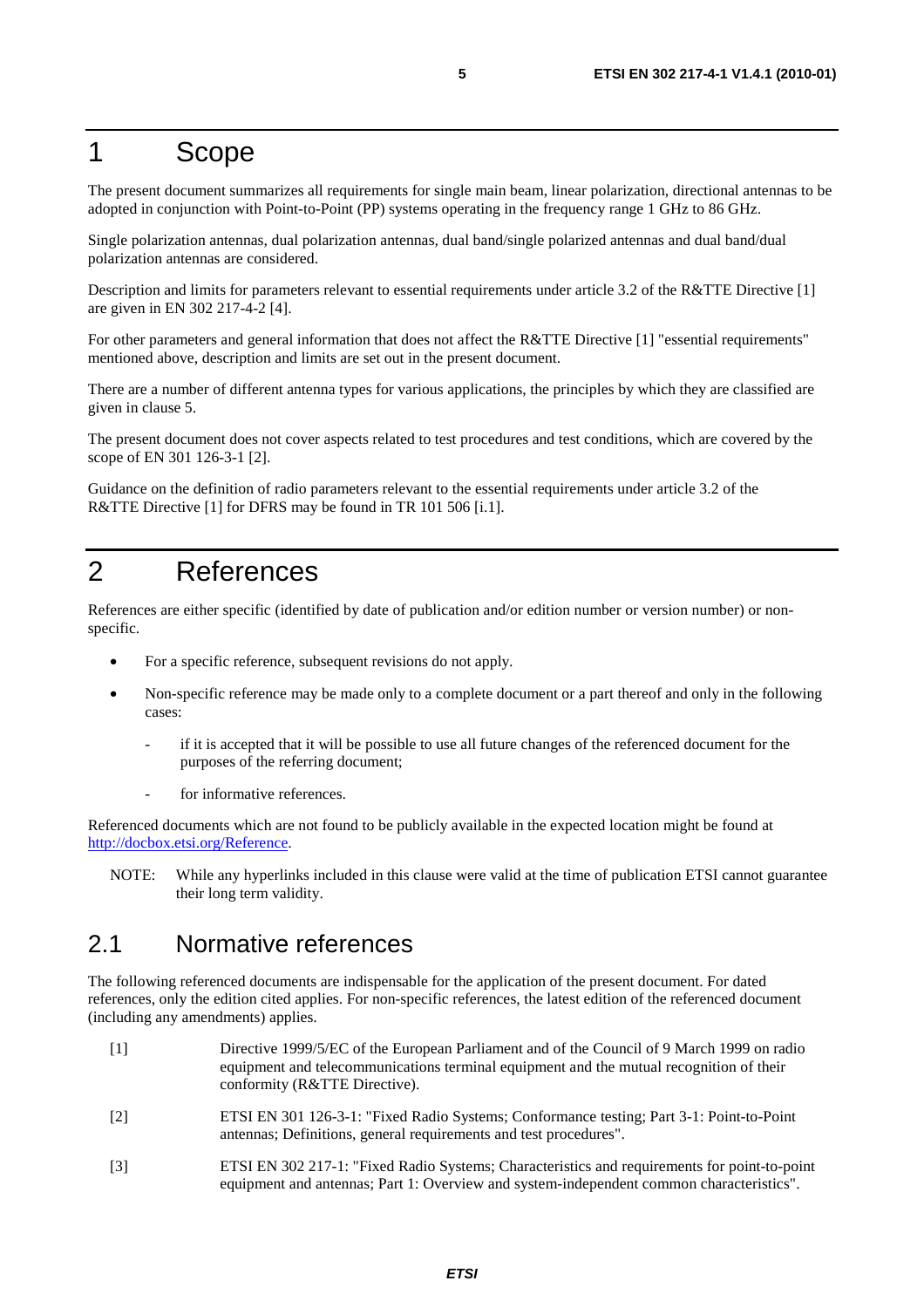- [4] ETSI EN 302 217-4-2: "Fixed Radio Systems; Characteristics and requirements for point-to-point equipment and antennas; Part 4-2: Antennas; Harmonized EN covering the essential requirements of article 3.2 of the R&TTE Directive ".
- [5] IEC 60154-1: "Flanges for waveguides. Part 1: General requirements".
- [6] IEC 60154-2: "Flanges for waveguides. Part 2: Relevant specifications for flanges for ordinary rectangular waveguides".
- [7] IEC 60169-1: "Radio-frequency connectors. Part 1: General requirements and measuring methods".

#### 2.2 Informative references

The following referenced documents are not essential to the use of the present document but they assist the user with regard to a particular subject area. For non-specific references, the latest version of the referenced document (including any amendments) applies.

- [i.1] ETSI TR 101 506: "Fixed Radio Systems; Generic definitions, terminology and applicability of essential requirements under the article 3.2 of 1999/05/EC Directive to Fixed Radio Systems".
- [i.2] ETSI EN 302 217-2-2: "Fixed Radio Systems; Characteristics and requirements for point-to-point equipment and antennas; Part 2-2: Digital systems operating in frequency bands where frequency co-ordination is applied; Harmonized EN covering the essential requirements of article 3.2 of the R&TTE Directive".
- [i.3] ETSI TR 102 243-1: "Fixed Radio Systems; Representative values for transmitter power and antenna gain to support inter- and intra-compatibility and sharing analysis; Part 1: Digital point-topoint systems".
- [i.4] ETSI EN 302 217-2-1: "Fixed Radio Systems; Characteristics and requirements for point-to-point equipment and antennas; Part 2-1: System-dependent requirements for digital systems operating in frequency bands where frequency co-ordination is applied".
- [i.5] ITU-R Recommendation F.699: "Reference radiation patterns for fixed wireless system antennas for use in coordination studies and interference assessment in the frequency range from 100 MHz to about 70 GHz".

# 3 Definitions, symbols and abbreviations

#### 3.1 Definitions

For the purposes of the present document, the terms and definitions given in EN 302 217-1 [3] apply.

#### 3.2 Symbols

For the purposes of the present document, the symbols given in EN 302 217-1 [3] apply.

#### 3.3 Abbreviations

For the purposes of the present document, the abbreviations given in EN 302 217-1 [3] apply.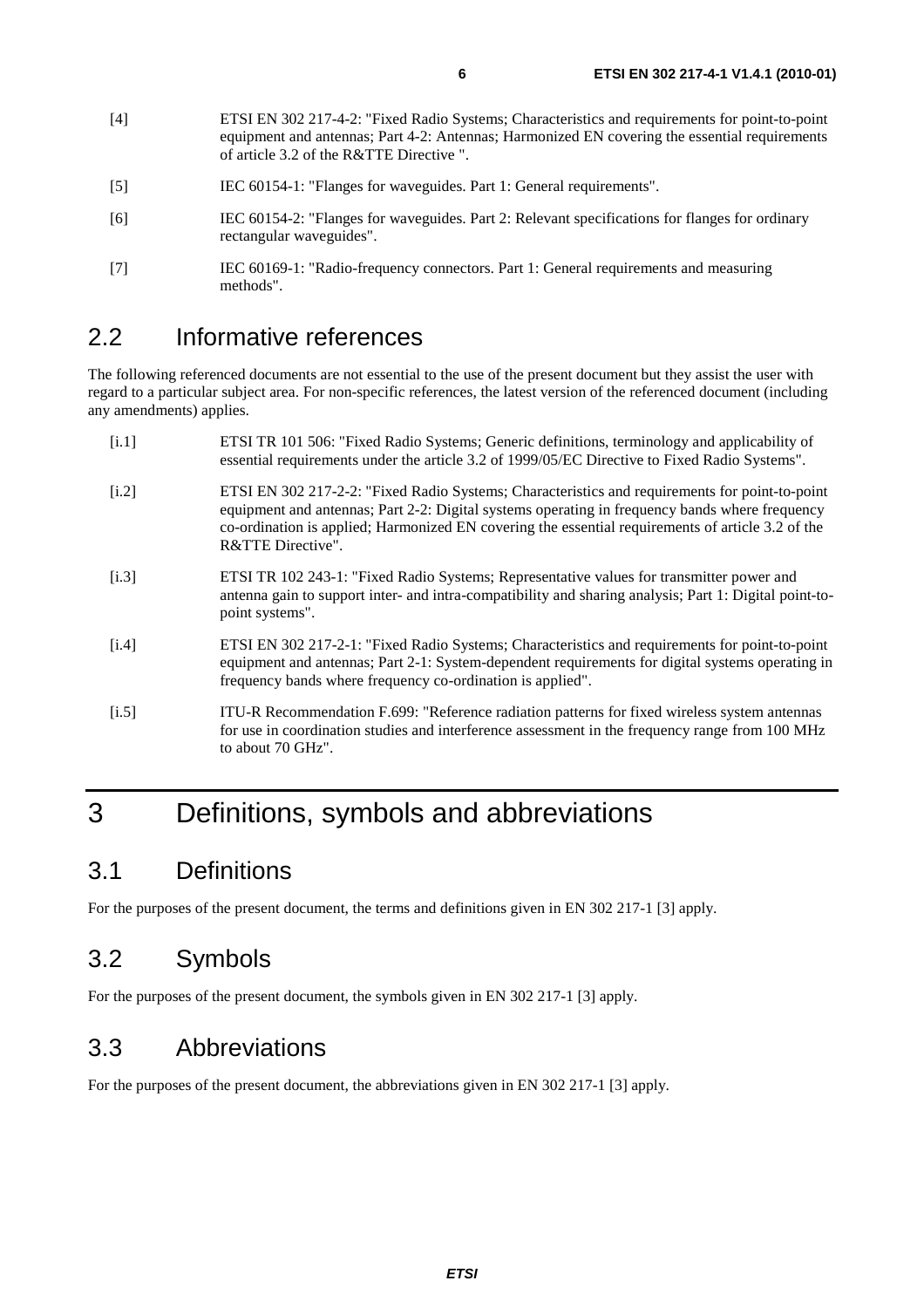# 4 Frequency bands

The present document defines the characteristics and requirements of antennas in the frequency range from 1 GHz to 86 GHz.

For technical commonalities that range is here divided into sub-ranges as follows:

Range 0: 1 GHz to 3 GHz; Range 1: 3 GHz to 14 GHz; Range 2: 14 GHz to 20 GHz; Range 3: 20 GHz to 24 GHz; Range 4: 24 GHz to 30 GHz; Range 5: 30 GHz to 47 GHz; Range 6: 47 GHz to 66 GHz; Range 7: 66 GHz to 86 GHz.

# 5 Classification of antennas

Antenna classification presented in the present document is based on RPE and XPD parameters.

## 5.1 Templates for definition of Radiation Pattern Envelope (RPE) classes

The RPE directional characteristic (co-polar and cross-polar) impacts the interference situation in the network planning and a trade-off between a highly demanding RPE and the cost/size/weight of the antennas, compatible with the constraints given by present and future networks is then advisable.

With respect to the Radiation Pattern Envelope (RPE), four classes (RPE classes 1 to 4) have been identified according maximum co-polar limit templates for any actual RPE mask in significant range of off-axis azimuth angles. The templates for subdivision in those classes are also depending on given frequency ranges of operation according to figures 1 to 3 and table 1.

#### **Figures 1 to 3 are intended only as templates for defining subdivision of antennas in directivity classes; actual limits options for declaration of conformance to essential requirements under article 3.2 of the R&TTE Directive [1] are defined only in EN 302 217-2-2 [i.2].**

When more than one actual standardized RPE falls within the same class template, a sub-class indicative  $(A, B, C, etc.)$ will be used according their more demanding RPE limit in angles closer to the intended direction.

NOTE: Figures 1 to 3 report limit templates for any actual RPE mask of classes 2, 3 and 4 antennas; class 1 antennas are defined as those which actual RPE mask exceeds class 2 limit template.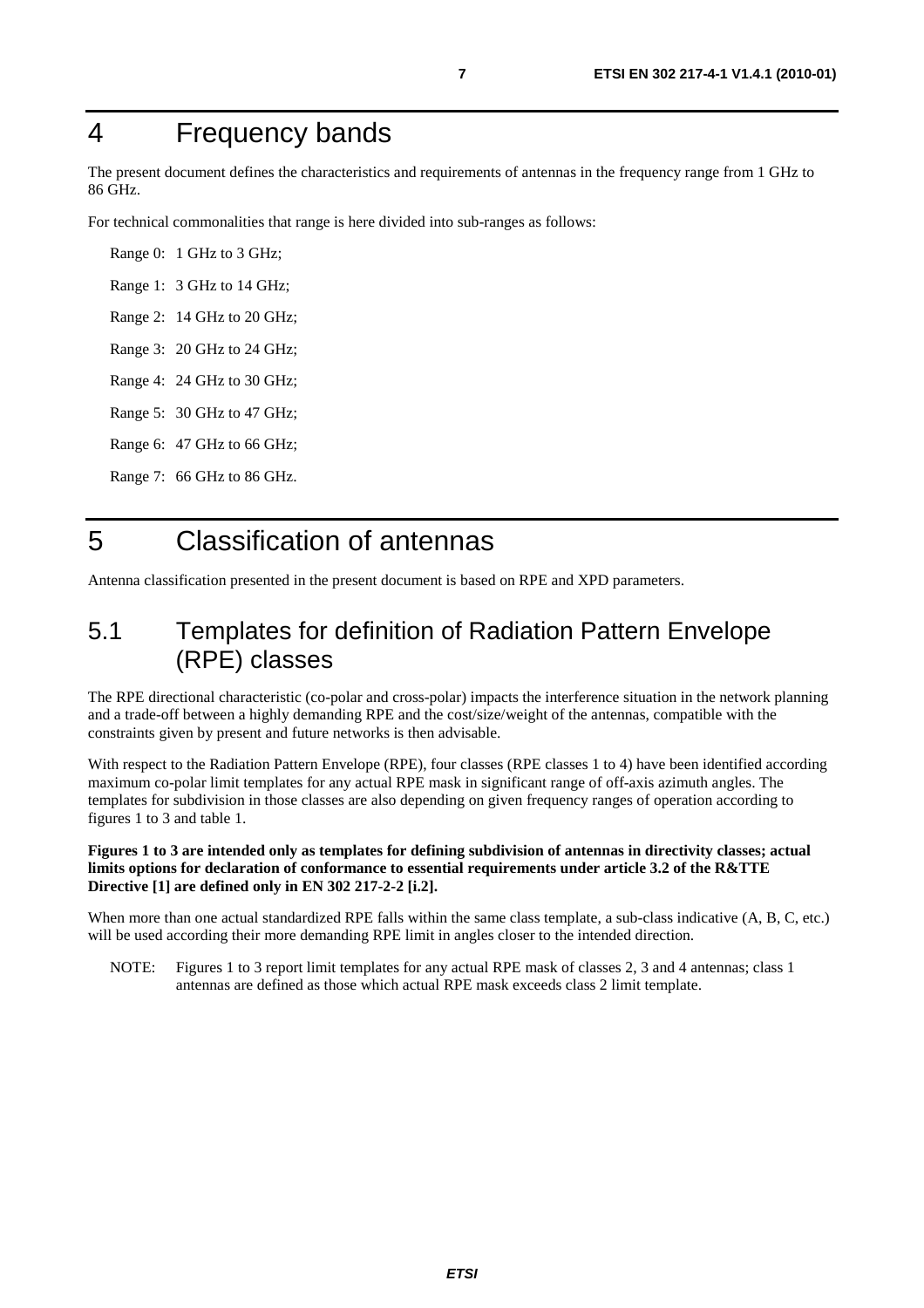

**Figure 1: Co-polar limit templates for actual RPE masks of antenna classes in the range 1 GHz to 3 GHz (see table 1)** 



**Figure 2: Co-polar limit templates for actual RPE masks of antenna classes in the range 3 GHz to 30 GHz (see table 1)**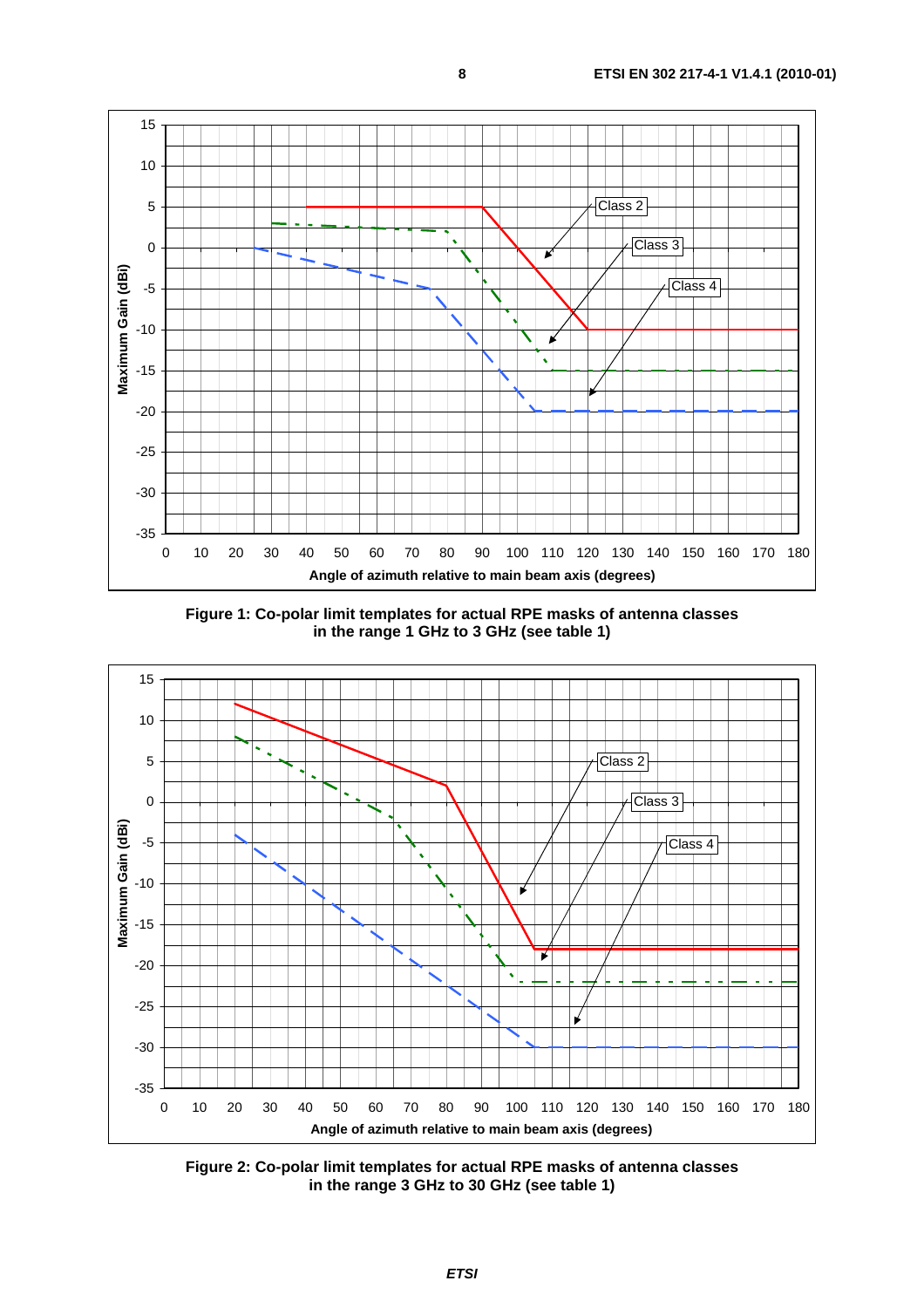

**Figure 3: Co-polar limit templates for actual RPE masks of antenna classes in the range 30 GHz to 66 GHz (see table 1)** 



**Figure 4: Co-polar limit templates for actual RPE masks of antenna classes in the range 66 GHz to 86 GHz (see table 1)**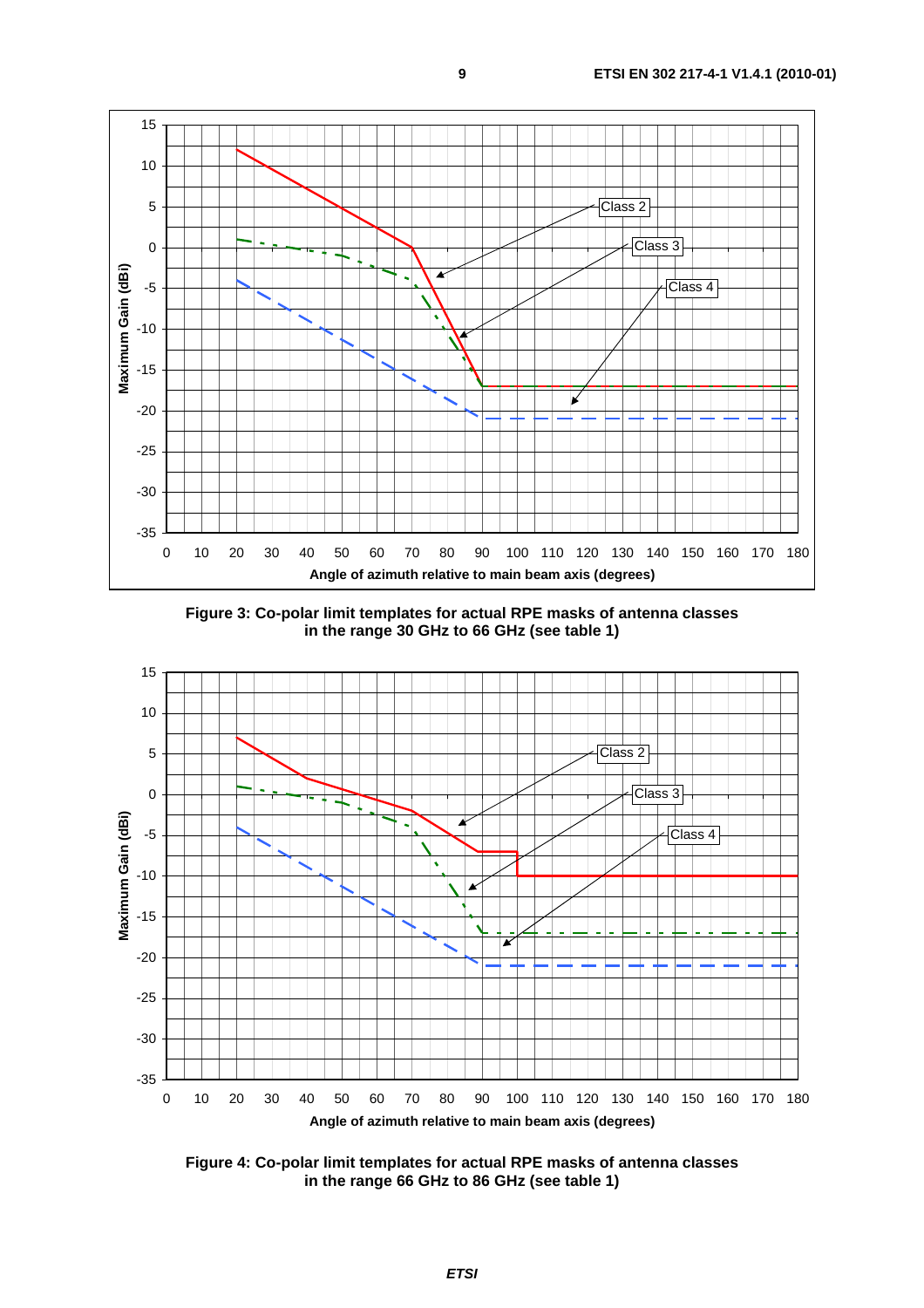| <b>RPE</b>      | Co-polar maximum limit templates for actual RPEs |                              |                             |                              |                                        |                              |                               |                              |
|-----------------|--------------------------------------------------|------------------------------|-----------------------------|------------------------------|----------------------------------------|------------------------------|-------------------------------|------------------------------|
| classes<br>(see | Range 1 GHz to 3 GHz<br>(see note 2)             |                              | Range 3 GHz to 30 GHz       |                              | Range 30 GHz to 66 GHz<br>(see note 3) |                              | Range 66 GHz to 86 GHz        |                              |
| note 1)         | <b>Azimuth</b><br>angle (°)                      | <b>Maximum</b><br>gain (dBi) | <b>Azimuth</b><br>angle (°) | <b>Maximum</b><br>gain (dBi) | <b>Azimuth</b><br>angle (°)            | <b>Maximum</b><br>gain (dBi) | <b>Azimuth</b><br>angle $(°)$ | <b>Maximum</b><br>gain (dBi) |
|                 | 40                                               | 5                            | 20                          | 12                           | 20                                     | 12                           | 20                            |                              |
|                 | 90                                               | 5                            | 80                          | 2                            | 70                                     | 0                            | 40                            | 2                            |
|                 | 120                                              | $-10$                        | 105                         | $-18$                        | 90                                     | $-17$                        | 70                            | $-2$                         |
| 2               | 180                                              | $-10$                        | 180                         | $-18$                        | 180                                    | $-17$                        | 88,75                         | $-7$                         |
|                 |                                                  |                              |                             |                              |                                        |                              | 100                           | $-7$                         |
|                 |                                                  |                              |                             |                              |                                        |                              | 100                           | $-10$                        |
|                 |                                                  |                              |                             |                              |                                        |                              | 180                           | -10                          |
|                 | 30                                               | 3                            | 20                          | 8                            | 20                                     |                              | 20                            |                              |
|                 | 80                                               | $\overline{2}$               | 65                          | $-2$                         | 50                                     | $-1$                         | 50                            | $-1$                         |
| 3               | 110                                              | $-15$                        | 100                         | -22                          | 70                                     | $-4$                         | 70                            | $-4$                         |
|                 | 180                                              | $-15$                        | 180                         | $-22$                        | 90                                     | $-17$                        | 90                            | $-17$                        |
|                 |                                                  |                              |                             |                              | 180                                    | $-17$                        | 180                           | $-17$                        |
| 4               | 25                                               | 0                            | 20                          | $-4$                         | 20                                     | $-4$                         | 20                            | $-4$                         |
|                 | 75                                               | $-5$                         | 105                         | -30                          | 90                                     | $-21$                        | 90                            | $-21$                        |
|                 | 105                                              | $-20$                        | 180                         | $-30$                        | 180                                    | $-21$                        | 180                           | $-21$                        |
| $\cdots$        | 180                                              | $-20$                        |                             | $\cdots$<br>.                | $\sim$ $\sim$                          | .                            |                               |                              |

**Table 1: Corner points of co-polar limits for actual RPE masks (see figures 1, 2, 3 and 4)** 

NOTE 1: Class 1 antennas are defined as those which actual RPE exceeds class 2 template limit.

NOTE 2: In EN 302 217-4-2 [4], no specific class 4 antenna RPE is defined for this frequency range; the corresponding limit template in table 1 is set for possible future use.

NOTE 3: In EN 302 217-4-2 [4], no specific class 4 antenna RPE is defined for the frequency range 47 GHz to 66 GHz; the corresponding limit template in table 1 is set for possible future use.

#### 5.2 Cross-Polar Discrimination (XPD)

#### 5.2.1 XPD categories

The XPD characteristics have impact on the link performance (e.g. when CCDP or ACAP operation is foreseen for systems using high sensitive modulation formats).

With respect to cross-Polar Discrimination (XPD), three XPD performance categories (XPD categories 1 to 3) have been identified (refer to EN 302 217-4-2 [4]):

- XPD category 1: those antennas required to have standard cross-polar discrimination. Limits are reported in EN 302 217-4-2 [4].
- XPD category 2: those antennas required to have high cross-polar discrimination.
- XPD category 3: those antennas required to have high cross-polar discrimination through an extended angular region.

#### 5.2.2 Frequency range 1 GHz to 3 GHz

Category 2 is applicable to this frequency range:

- Category 2: High XPD with 25 dB minimum requirement.
- No Category 3 is presently standardized.

The XPD corresponding to the RPEs classes referenced in EN 302 217-4-2 [4], clause 4.2 shall be equal to or higher than those values defined in table 2.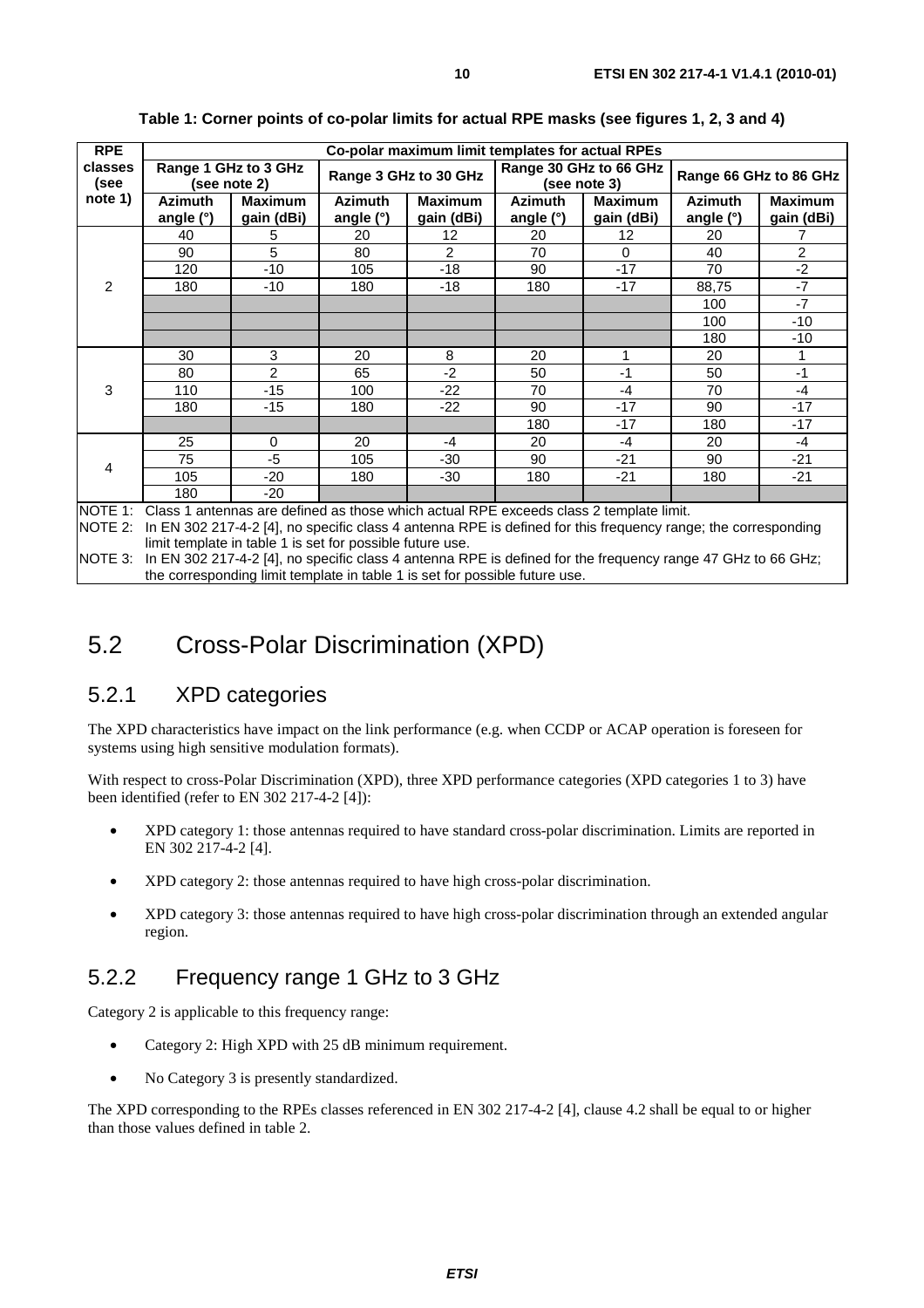| <b>Class</b>                                                           | Minimum XPD (dB)                                                                    |  |
|------------------------------------------------------------------------|-------------------------------------------------------------------------------------|--|
| 1A and 1B                                                              | 25 (XPD category 2)                                                                 |  |
|                                                                        | 25 (XPD category 2)                                                                 |  |
|                                                                        | 25 (XPD category 2)                                                                 |  |
| NOTE:                                                                  | XPD values are intended to be met with respect to the azimuth plane only and within |  |
| an angle twice the half power beamwidth of the co-polarized main beam. |                                                                                     |  |

#### **Table 2: Minimum XPD for each antenna class**

#### 5.2.3 Frequency range 3 GHz to 86 GHz

In this frequency range, the two categories are defined according to sub-ranges of frequency and minimum requirements as defined in table 3. The supplier shall declare which XPD Category the antenna refers to.

The XPD shall be equal to or higher than those values defined in table 3.

In figures 5 and 6, masks are given for XPD measurements around the main beam axis.

**Table 3: Minimum XPD requirement per frequency range and category** 

|                                                                                                                  |                                           | <b>High XPD</b>                    |  |  |  |
|------------------------------------------------------------------------------------------------------------------|-------------------------------------------|------------------------------------|--|--|--|
| <b>Frequency</b><br>ranges                                                                                       | <b>Category 2</b><br>(see note 1)<br>(dB) | Category 3<br>(see note 2)<br>(dB) |  |  |  |
| Range 1 (3 GHz to 14 GHz)                                                                                        | 30                                        | 35<br>40 (see note 3)              |  |  |  |
| Range 2 (14 GHz to 20 GHz)                                                                                       | 27                                        | 30                                 |  |  |  |
| Range 3 (20 GHz to 24 GHz)                                                                                       | 27                                        | 30                                 |  |  |  |
| Range 4 (24 GHz to 30 GHz)                                                                                       | 27                                        | 30                                 |  |  |  |
| Range 5 (30 GHz to 47 GHz)                                                                                       | 27                                        | 30                                 |  |  |  |
| Range 6 (47 GHz to 66 GHz)                                                                                       | Not applicable                            | Not applicable                     |  |  |  |
| Range 7 (66 GHz to 86 GHz)                                                                                       | Not applicable                            | Not applicable                     |  |  |  |
| NOTE 1: XPD values intended to be met within the 1 dB co-polar contour referred in<br>figure 5.                  |                                           |                                    |  |  |  |
| NOTE 2: XPD values intended to be met within the 1 dB co-polar contour and the<br>region B referred in figure 6. |                                           |                                    |  |  |  |
| NOTE 3: Additional XPD values intended to be met within region A referred in figure 6.                           |                                           |                                    |  |  |  |

## 5.3 XPD masks

In figures 5 and 6, masks are given for XPD measurements around the main beam axis.



NOTE: For the dual band antennas -1 dB contour for the highest frequency band shall be used.

#### **Figure 5: Category 2 mask for XPD measurements around the main beam axis**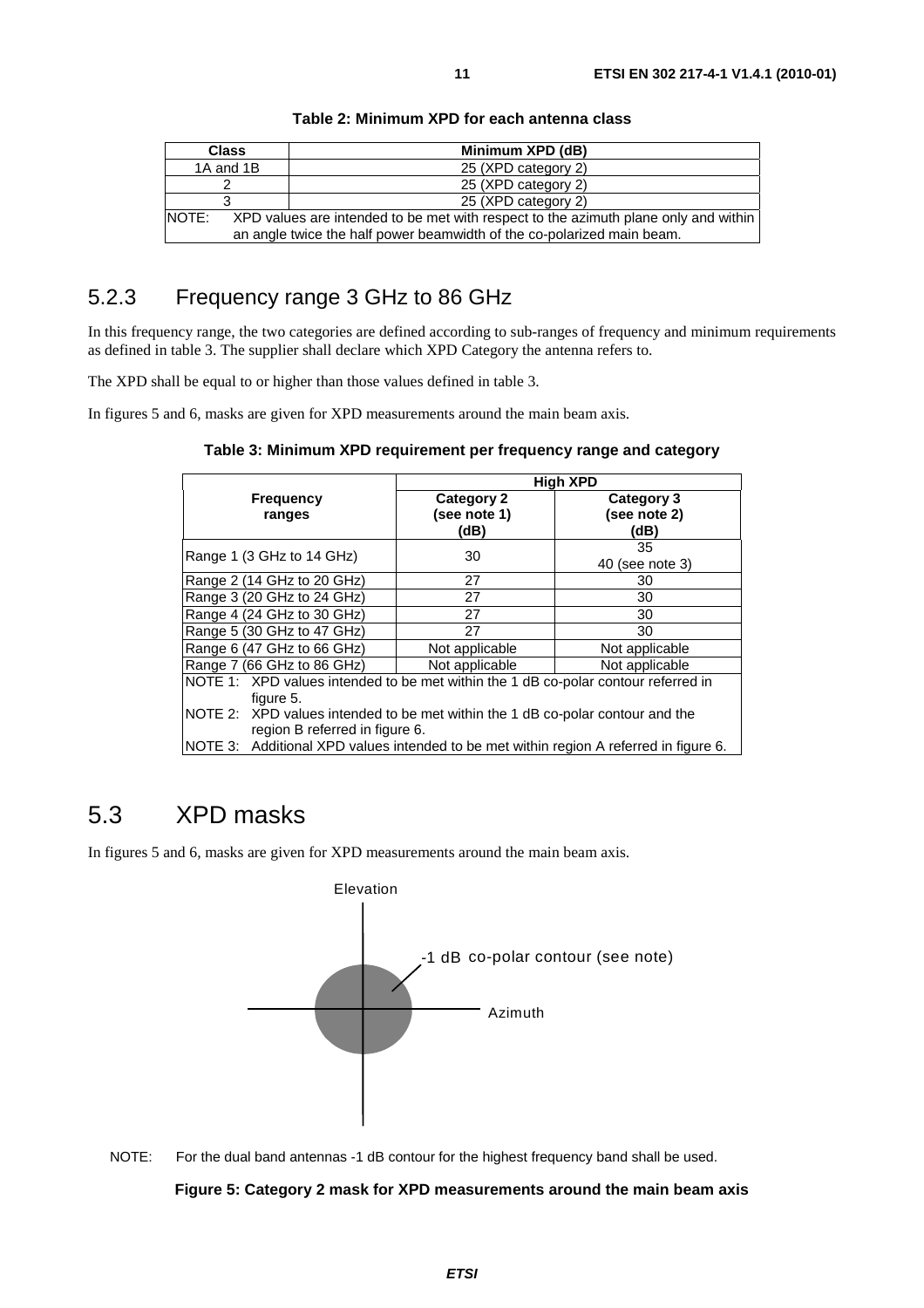

NOTE: For the dual band antennas the -1 dB and other contours for the highest frequency band shall be used.

#### **Figure 6: Category 3 mask for XPD measurements around the main beam axis**

## 6 Electrical characteristics

## 6.1 Radiation Pattern Envelope (RPE)

Co-polar and Cross-polar RPEs are relevant to the essential parameters under article 3.2 of the R&TTE Directive [1] and are stated in EN 302 217-4-2 [4].

- NOTE 1: In bands where frequency co-ordination is not applied, cross-polar RPE is not considered relevant to essential requirements for R&TTE Directive [1] conformance, even if the antenna is actually dual polarized. Values are still given in EN 302 217-4-2 [4] but should be considered for reference purposes only. For definition of co-ordination in frequency bands, refer to definitions in EN 302 217-1 [3].
- NOTE 2: RPEs are standardized as absolute worst-case envelope to be 100 % met by for conformance declaration purpose only. In addition, RPE masks, standardized in EN 302 217-4-2 [4] are not defined for angles close to the bore-sight direction. Therefore, information on typical main beam pattern and RPEs for common circularly-symmetric antenna types may be found in annex C.

In bands above 3 GHz, the RPEs proposed in EN 302 217-4-2 [4] are only of classes 2 or higher; class 1 antennas in those bands are no longer considered suitable for essential requirements under article 3.2 of the R&TTE within the European Community. Rationale is the fact that the increasing demand of spectrum in European Countries discourages the use of less demanding antenna RPEs. However, it is recognized that ETSI ENs have worldwide relevance and therefore, in other countries, there might be applications in lower density radio networks that justify a different trade-off in terms of performance and cost. Therefore, for such purposes in bands above 3 GHz, class 1 antenna RPEs are standardized in annex A.

## 6.2 Cross-Polar Discrimination (XPD)

XPD category 1 is relevant to the essential parameters under article 3.2 of the R&TTE Directive [1] and required values are defined in EN 302 217-4-2 [4].

NOTE: In bands where frequency co-ordination is not applied, XPD is not considered an essential requirement for R&TTE Directive [1] conformance, even if the antenna is actually dual polarized. Values are still given in EN 302 217-4-2 [4] but should be considered for reference purposes only. For definition of co-ordination in frequency bands, refer to definitions in EN 302 217-1 [3].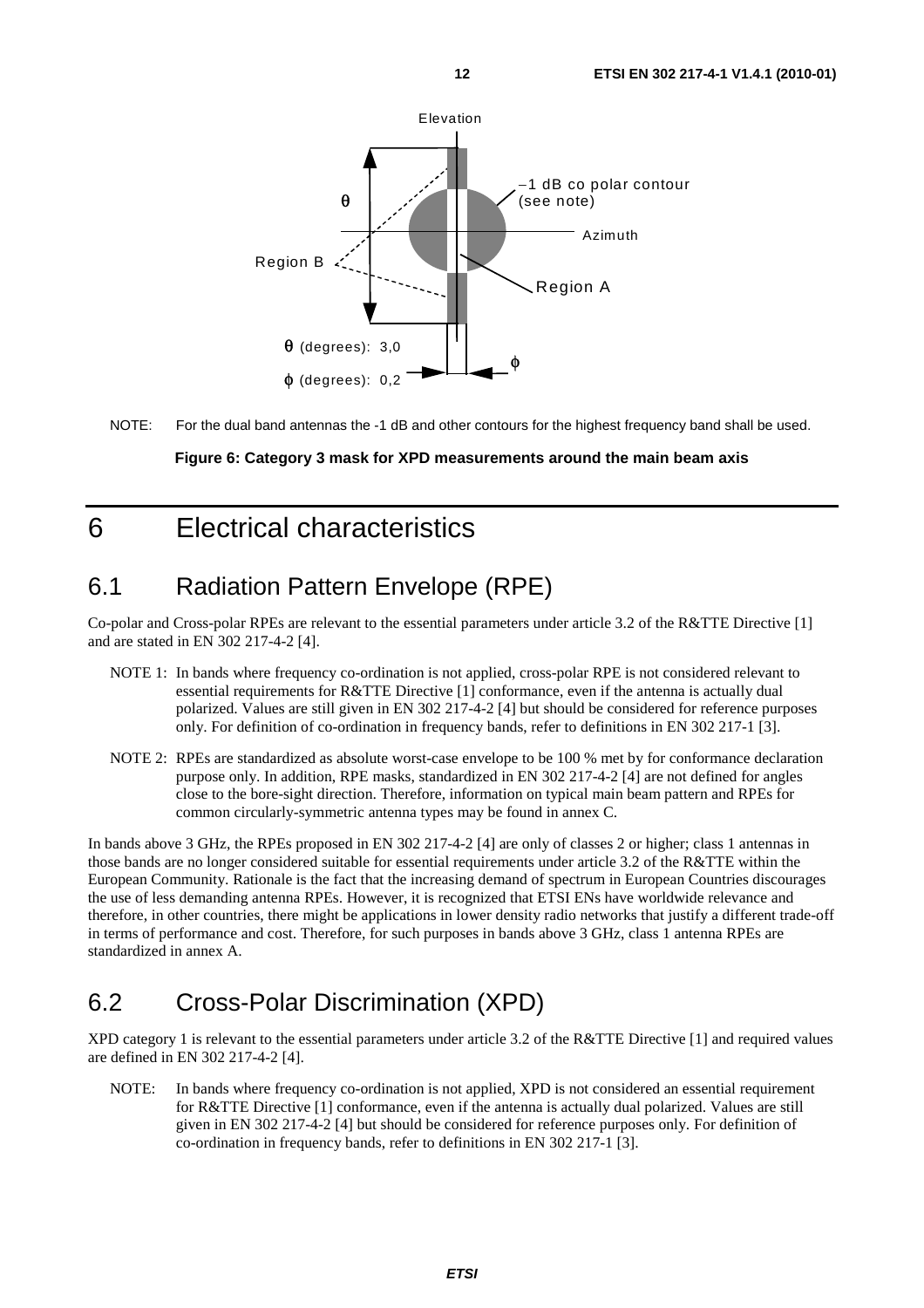Antenna gain is relevant to the essential parameters under article 3.2 of the R&TTE Directive [1] and related requirements are defined in EN 302 217-4-2 [4].

Representative values for antenna gain and antenna diameter are provided for guidance in TR 102 243-1 [i.3] to support inter and intra-compatibility and sharing analysis.

NOTE: Regarding the antenna gain, it is here considered that only the declared gain is relevant to essential requirements for R&TTE Directive [1] article 3.2. Minimum gain requirement might be only a "National Interface" issue relevant to article 4.1 as long as it relates to off-axis E.I.R.P. limitation. Annex C gives some practical background on the impact and evaluation of typical gain for conventional and most popular circular symmetrical (parabolic) antennas; however, this does not preclude that other antenna types are applicable, provided that they met the specifications set in the present document.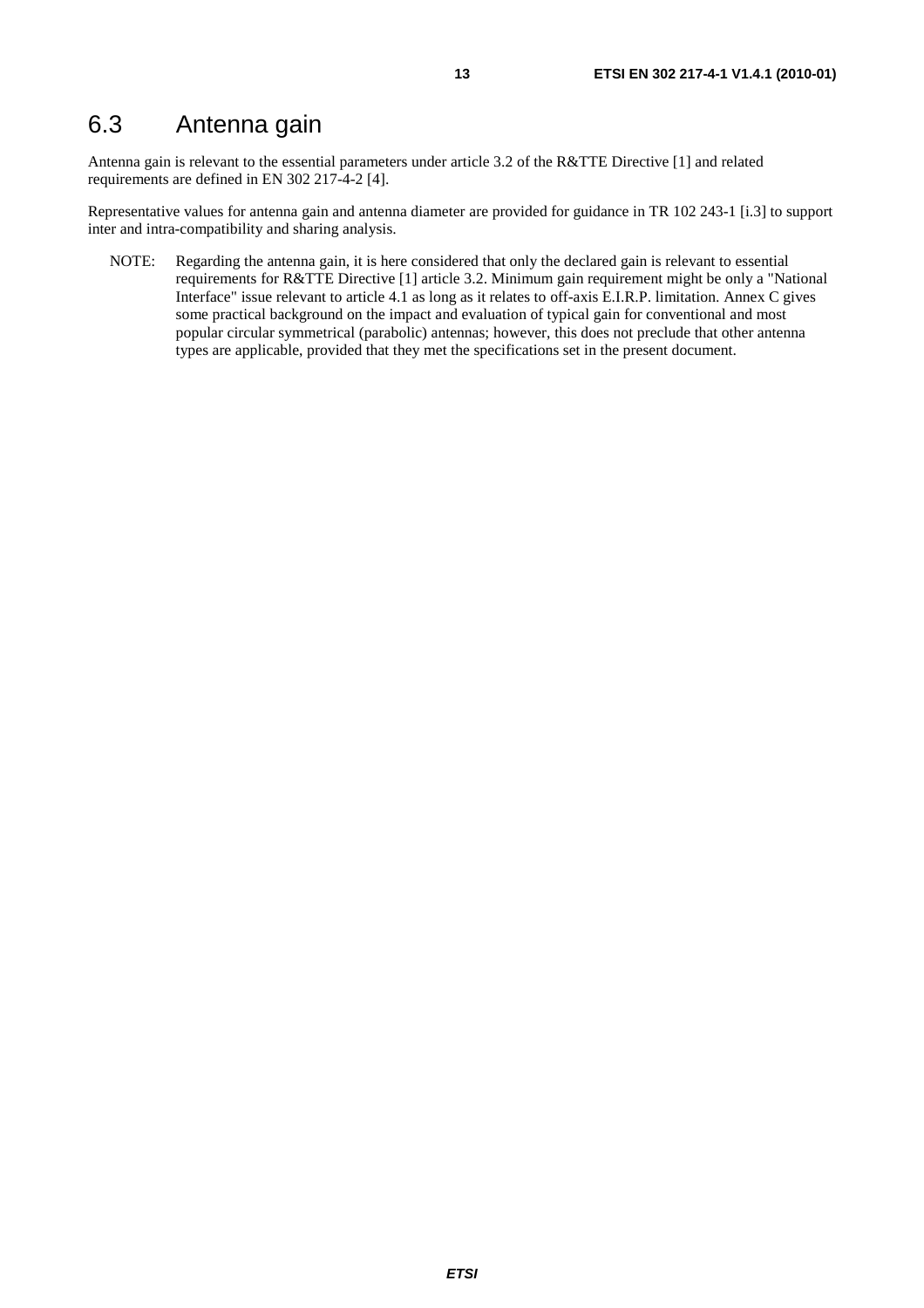# Annex A (normative): Standardized Radiation Pattern Envelopes for class 1 antennas in bands 3 GHz to 86 GHz

Standardized class 1 RPE in bands from 3 GHz to 86 GHz are reported in figures A.1 to A.7.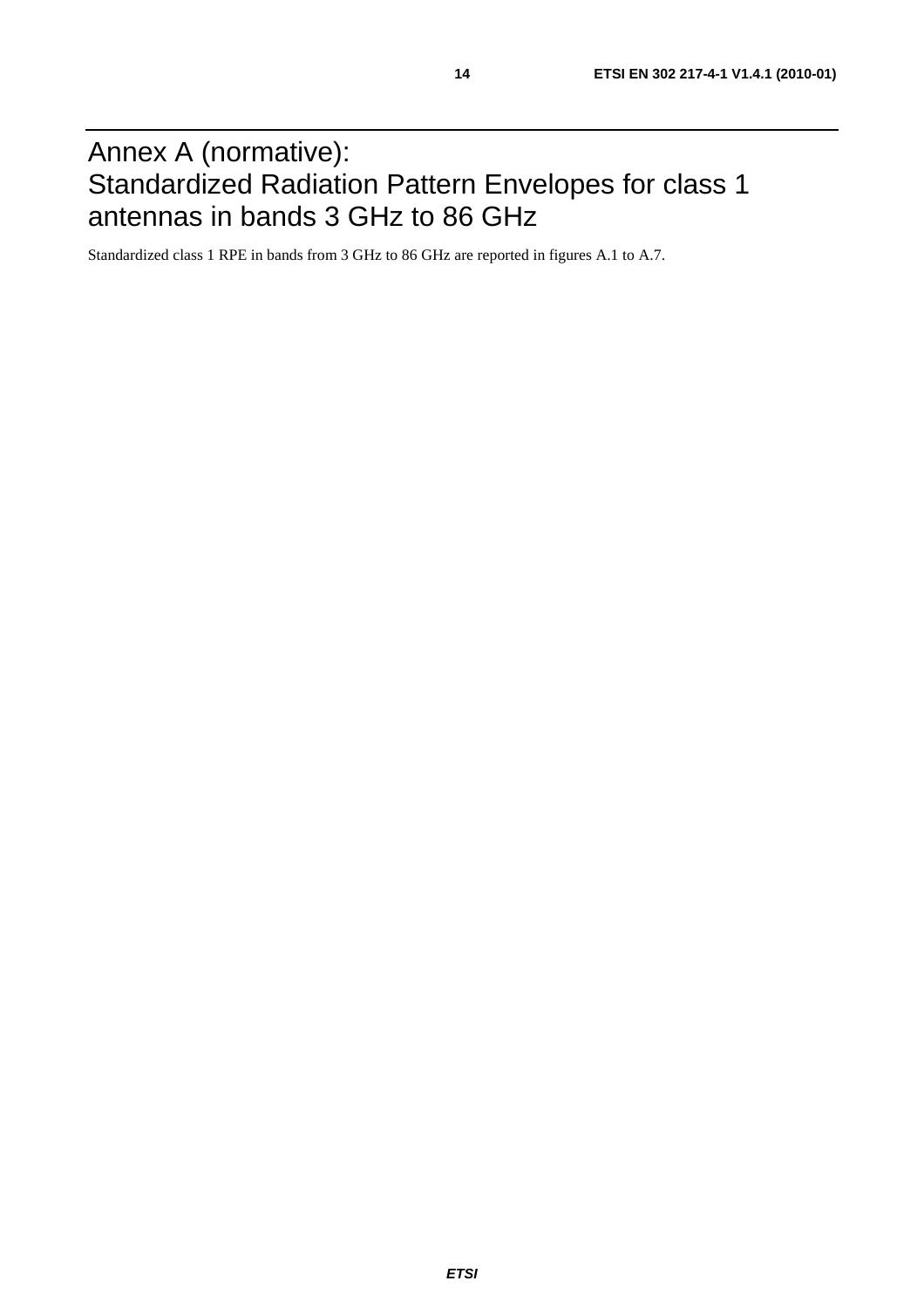

| Angle | Co-polar<br>(dBi) | Angle<br>0١ | Cross-polar<br>(dBi) |
|-------|-------------------|-------------|----------------------|
| 5     | 26                | 5           | 10                   |
| 10    | 20                |             |                      |
| 20    | 12                | 15          | 5                    |
| 50    | 5                 | 30          | $-2$                 |
| 110   | 5                 | 70          | $-2$                 |
| 140   | -8                | 100         | -5                   |
| 170   | -8                | 120         | -8                   |
| 170   | -6                | 180         | -8                   |
| 180   | -6                |             |                      |

**Figure A.1: RPEs for class 1 antennas in the frequency range 3 GHz to 14 GHz** 



| Angle<br>70 | Co-polar<br>(dBi) | Angle | Cross-polar<br>(dBi) |
|-------------|-------------------|-------|----------------------|
| 5           | 25                | 5     | 10                   |
| 15          | 15                | 15    | ◠                    |
| 25          | 10                | 20    |                      |
| 110         |                   | 30    |                      |
| 140         | -8                | 45    |                      |
| 170         | -8                | 55    | -3                   |
| 170         | -6                | 90    | -3                   |
| 180         | -6                | 120   | -8                   |
|             |                   | 180   | -8                   |

**Figure A.2: RPEs for class 1 antennas in the frequency range 14 GHz to 20 GHz**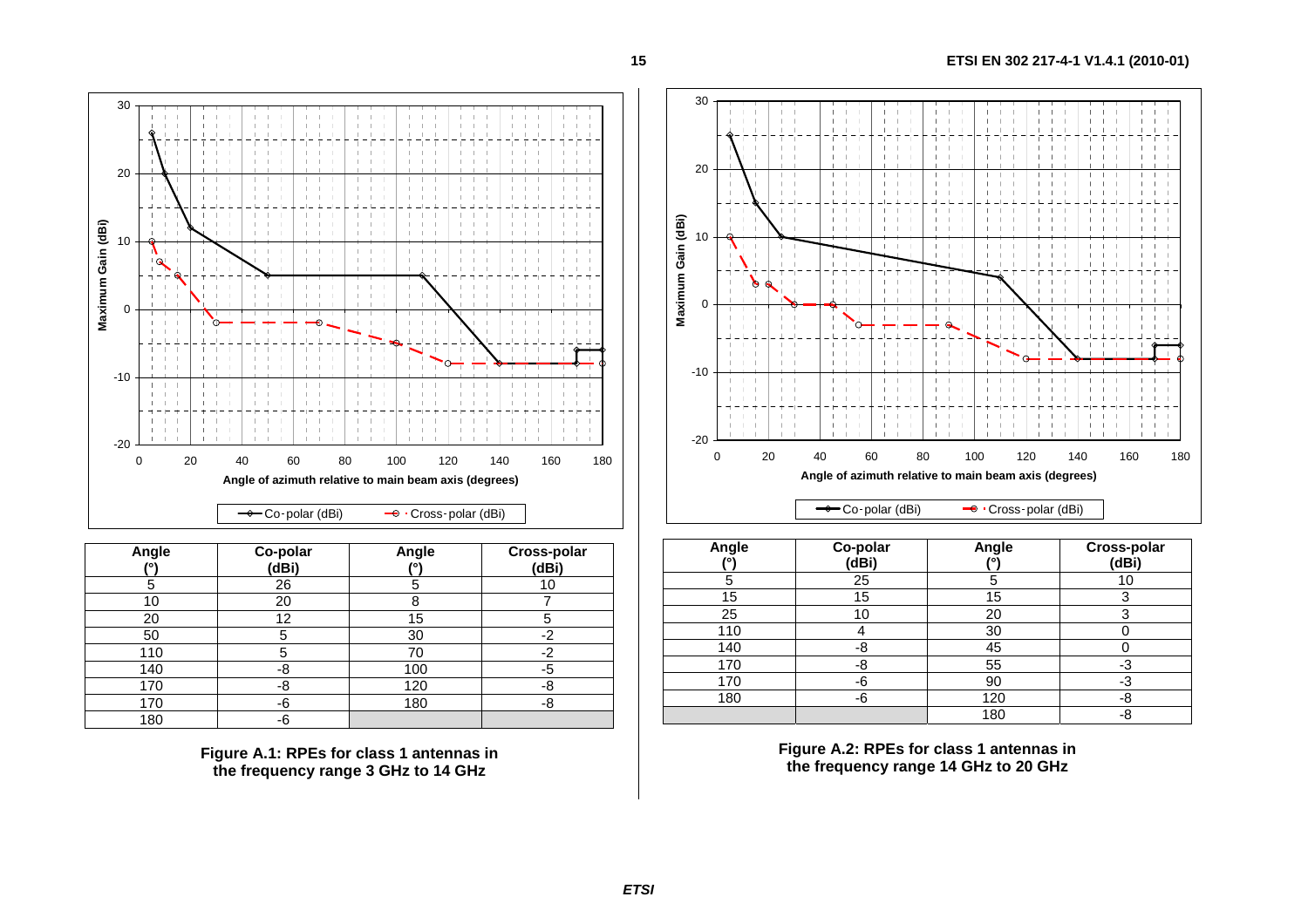

| Angle<br>$\sqrt{2}$ | Co-polar<br>(dBi) | Angle<br>$\overline{101}$ | Cross-polar<br>(dBi) |
|---------------------|-------------------|---------------------------|----------------------|
|                     | 20                |                           |                      |
|                     | ◠                 |                           |                      |
| 20                  | 2                 | 20                        |                      |
| 80                  |                   | 100                       |                      |
| 100                 |                   | 180                       |                      |
| 180                 |                   |                           |                      |

**Figure A.3: RPEs for antennas class 1 in the frequency range 20 GHz to 24 GHz** 



| Angle | Co-polar<br>(dBi) | Angle | Cross-polar<br>(dBi) |
|-------|-------------------|-------|----------------------|
|       | 20                |       |                      |
|       | 15                | 20    |                      |
| 50    |                   | 100   |                      |
| 80    |                   | 180   |                      |
| 100   |                   |       |                      |
| 180   |                   |       |                      |

**Figure A.4: RPEs for class 1 antennas in the frequency range 24 GHz to 30 GHz**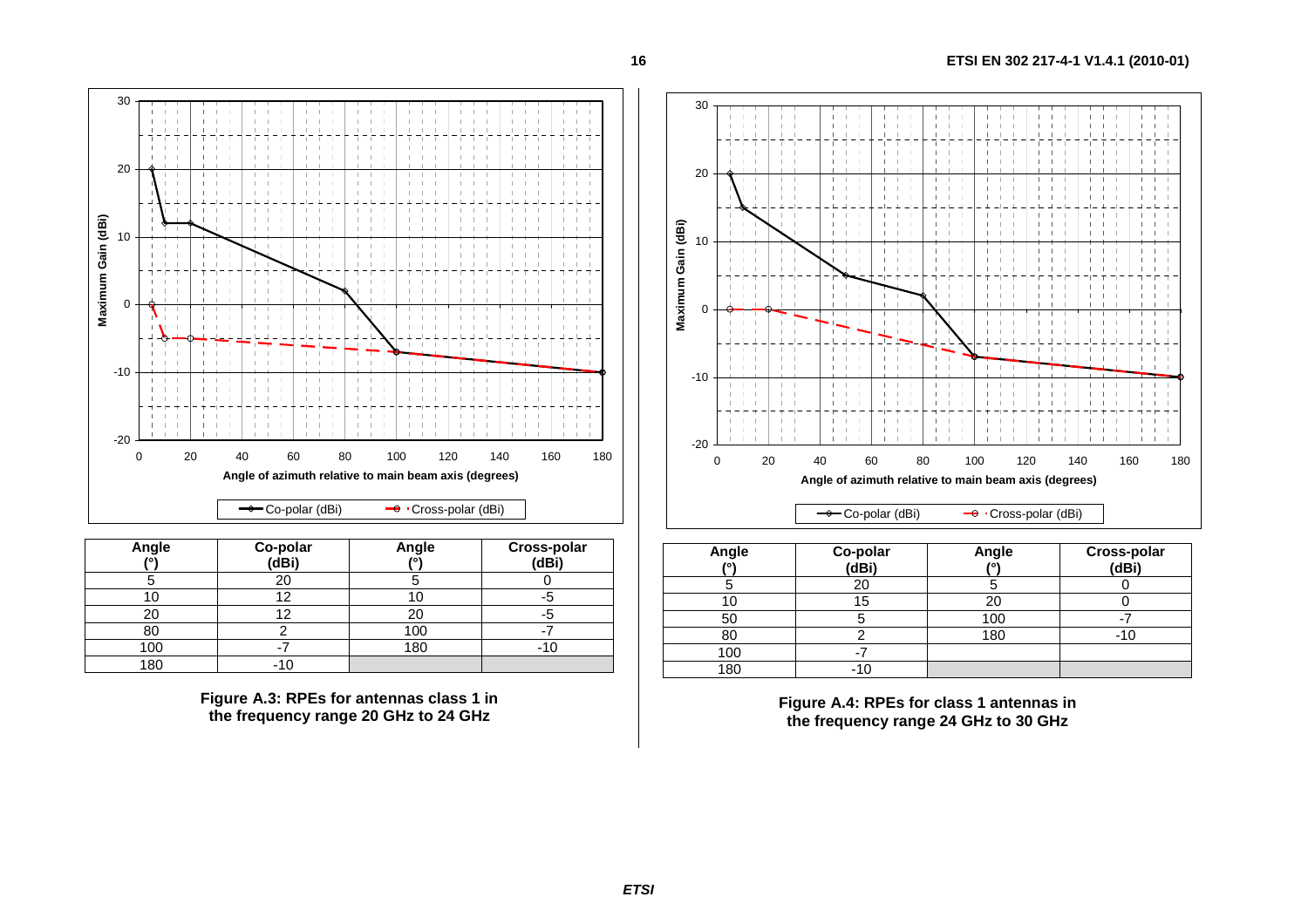

| Angle | Co-polar<br>(dBi) | Angle | Cross-polar<br>(dBi) |
|-------|-------------------|-------|----------------------|
|       | 25                | 5     |                      |
| 10    | 17                | 15    |                      |
| 15    | $\overline{4}$    | 20    |                      |
| 40    |                   | 80    | -5                   |
| 110   |                   | 95    | $-10$                |
| 125   | -10               | 180   | $-10$                |
| 175   | $-10$             |       |                      |
| 180   | -7                |       |                      |

**Figure A.5: RPEs for class 1 antennas in the frequency range 30 GHz to 47 GHz** 



| Angle | Co-polar<br>(dBi) | Angle | Cross-polar<br>(dBi) |
|-------|-------------------|-------|----------------------|
|       | 25                | 5     |                      |
| 10    | 17                | 15    |                      |
| 15    | 14                | 20    |                      |
| 40    |                   | 80    | -5                   |
| 110   |                   | 95    | $-10$                |
| 125   | $-10$             | 180   | $-10$                |
| 175   | $-10$             |       |                      |
| 180   |                   |       |                      |

**Figure A.6: RPEs for class 1 antennas in the frequency range 47 GHz to 60 GHz**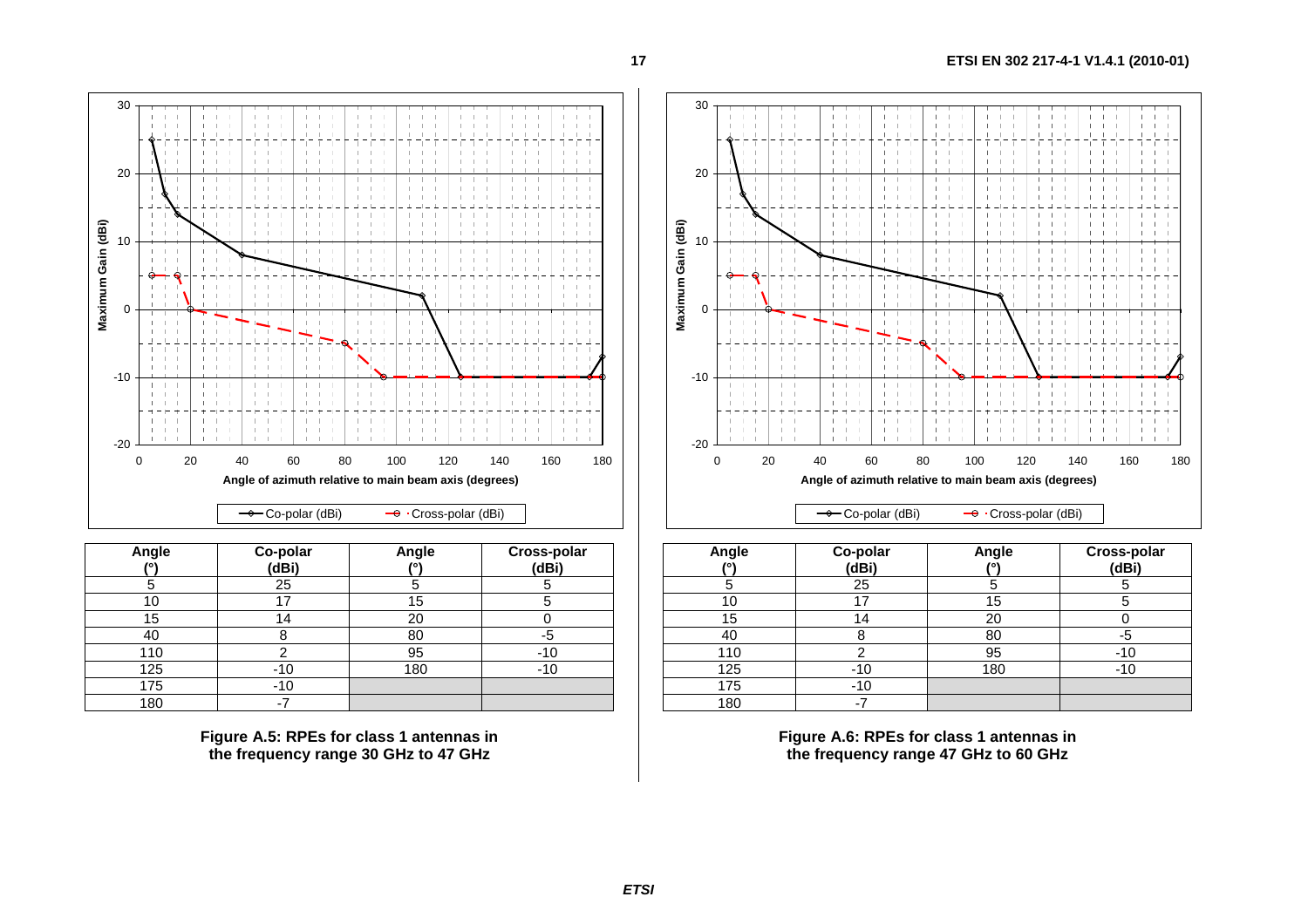

| Angle<br>$\mathbf{r}$ | Co-polar<br>(dBi) | Angle | <b>Cross-polar</b><br>(dBi) |
|-----------------------|-------------------|-------|-----------------------------|
|                       | 25                |       |                             |
|                       |                   | 15    |                             |
| 15                    | 4                 | 20    |                             |
| 40                    |                   | 80    |                             |
| 70 to 100             |                   | 180   |                             |
| 100 to 180            | ל:-               |       |                             |

**Figure A.7: RPEs for class 1 antennas in the frequency range 71 GHz to 86 GHz** 

**18**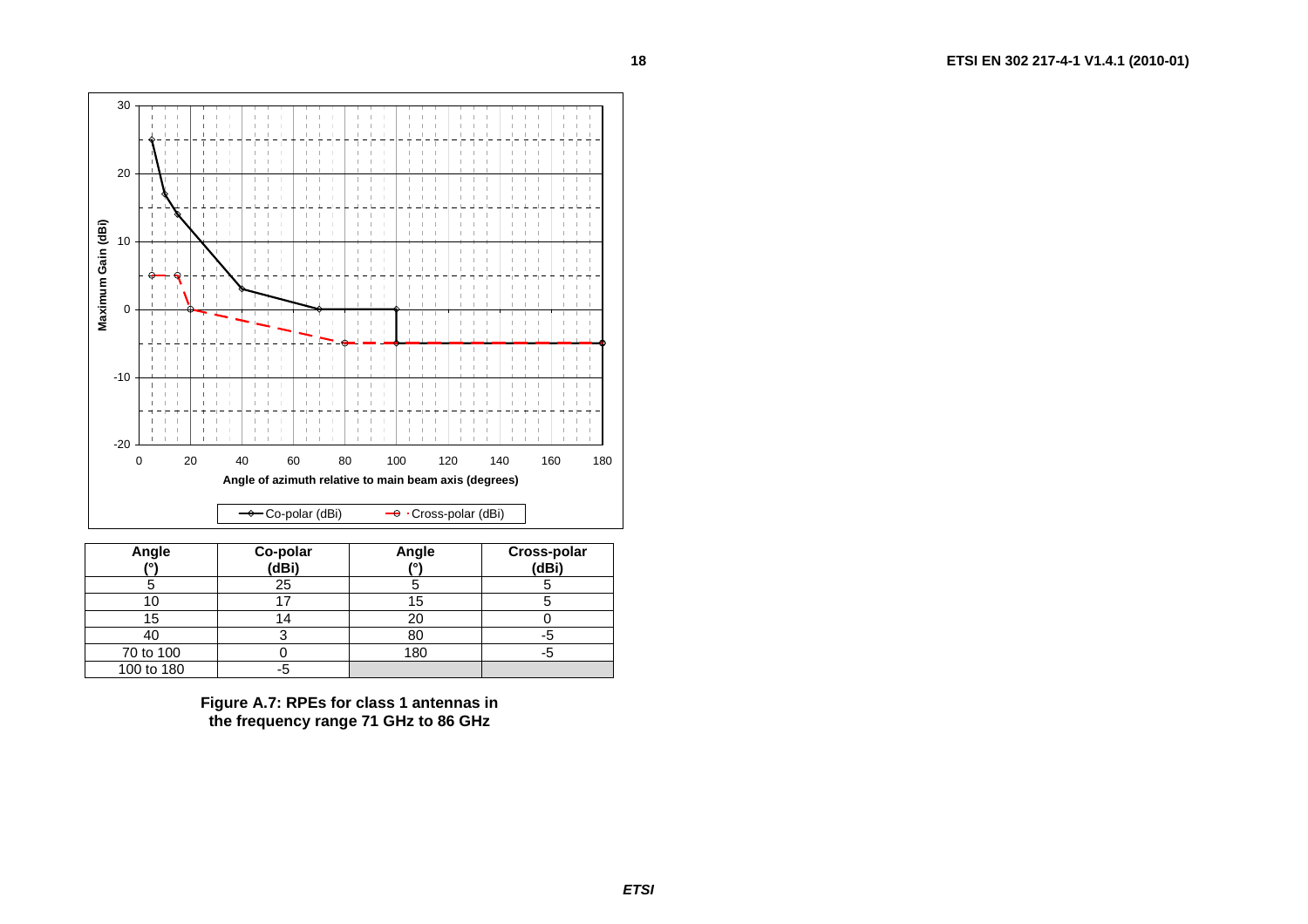# Annex B (informative): Additional information

## B.1 Mechanical characteristics

#### B.1.1 Environmental characteristics

The principles for defining the operational environment profile are reported in EN 302 217-1 [3].

For commercially available antennas, the following additional information might be relevant.

The antennas are usually designed to operate within a temperature range of -45  $\degree$ C to +45  $\degree$ C with a relative humidity up to 100 % with salt mist, industrial atmosphere, solar and UV-radiation, etc.

The operational temperature range is sometimes divided into two parts for application in different climatic areas:

- 1)  $-33 \text{ °C}$  to  $+40 \text{ °C}$ ;
- 2)  $-45 \degree C$  to  $+45 \degree C$ .

### B.1.2 Wind ratings

The antennas should be designed to meet wind survival ratings specified in table B.1.

#### **Table B.1**

| Antenna<br>tvpe | <b>Wind velocity</b><br>$m/s$ (km/h) | Ice load<br>(density 7 $kN/m^3$ ) |
|-----------------|--------------------------------------|-----------------------------------|
| Normal duty     | 55 (200)                             | 25 mm radial ice                  |
| Heavy duty      | 70 (252)                             | 25 mm radial ice                  |

### B.1.3 Antenna stability

The antenna equipment should be stable under the most severe operational conditions at the site of intended application.

For installation on trellis or towers, this results in a maximum angular deviation of the antenna main beam axis not higher than 0,3 times the -3 dB beam width under the conditions specified in table B.2.

| Antenna<br>type | <b>Wind velocity</b><br>$m/s$ (km/h) | Ice load<br>(density 7 $kN/m^3$ ) |
|-----------------|--------------------------------------|-----------------------------------|
| Normal duty     | 30(110)                              | 25 mm radial ice                  |
| Heavy duty      | 45 (164)                             | 25 mm radial ice                  |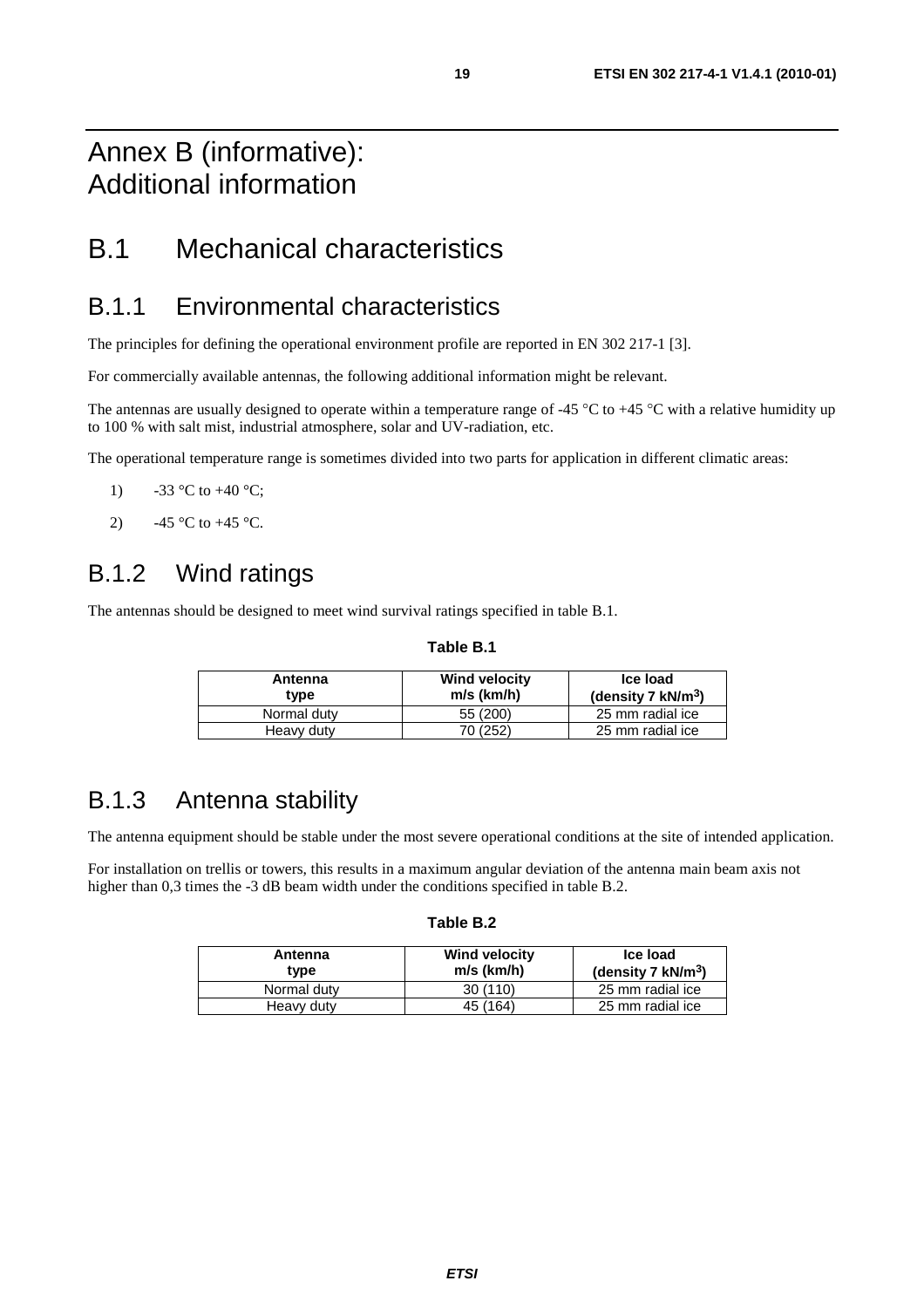# B.2 Antenna input connectors

When flanges are provided at the input port of the antenna, they should be in accordance with IEC 60154-1 [5] and IEC 60154-2 [6].

For antennas, which are integrated to the radio equipment, proprietary connection designs may be utilized.

For antennas using coaxial input ports, the connectors should conform to IEC 60169-1 [7].

Other interconnection design should be agreed between the equipment supplier and purchaser in line with the overall system design requirements.

# B.3 Return loss at the input ports

The minimum return loss should be agreed between the equipment and feeder supplier(s) and purchaser in line with the overall system design requirements. For guidance refer to equipment port return loss requirement in EN 302 217-2-1 [i.4], clause 6.1.2, for fully indoor digital systems, which are generally deployed with longer feeder connections to an external antenna, it is assumed that the return loss of the feeder + antenna assembly will be approximately of the same order.

For guidance, antennas with a Voltage Standing Wave Ratio (VSWR) in a range of 1,06 to 1,2 are typical.

# B.4 Inter-port isolation

The isolation between the input ports of a dual polarized antenna should be agreed between the equipment supplier and purchaser in line with the overall system design requirements.

For guidance the isolation between ports may be between 25 dB and 35 dB (range 1 GHz to 3 GHz) and between 35 dB to 50 dB (3 GHz to 86 GHz).

# B.5 Antenna labelling

It is recommended that the antennas should be clearly identified with a weather-proof and permanent label showing the suppliers name, antenna type, serial number and type approval reference number which identifies the country of origin.

For information on possible CE marking under the R&TTE Directive [1], please refer to the scope of EN 302 217-4-2 [4].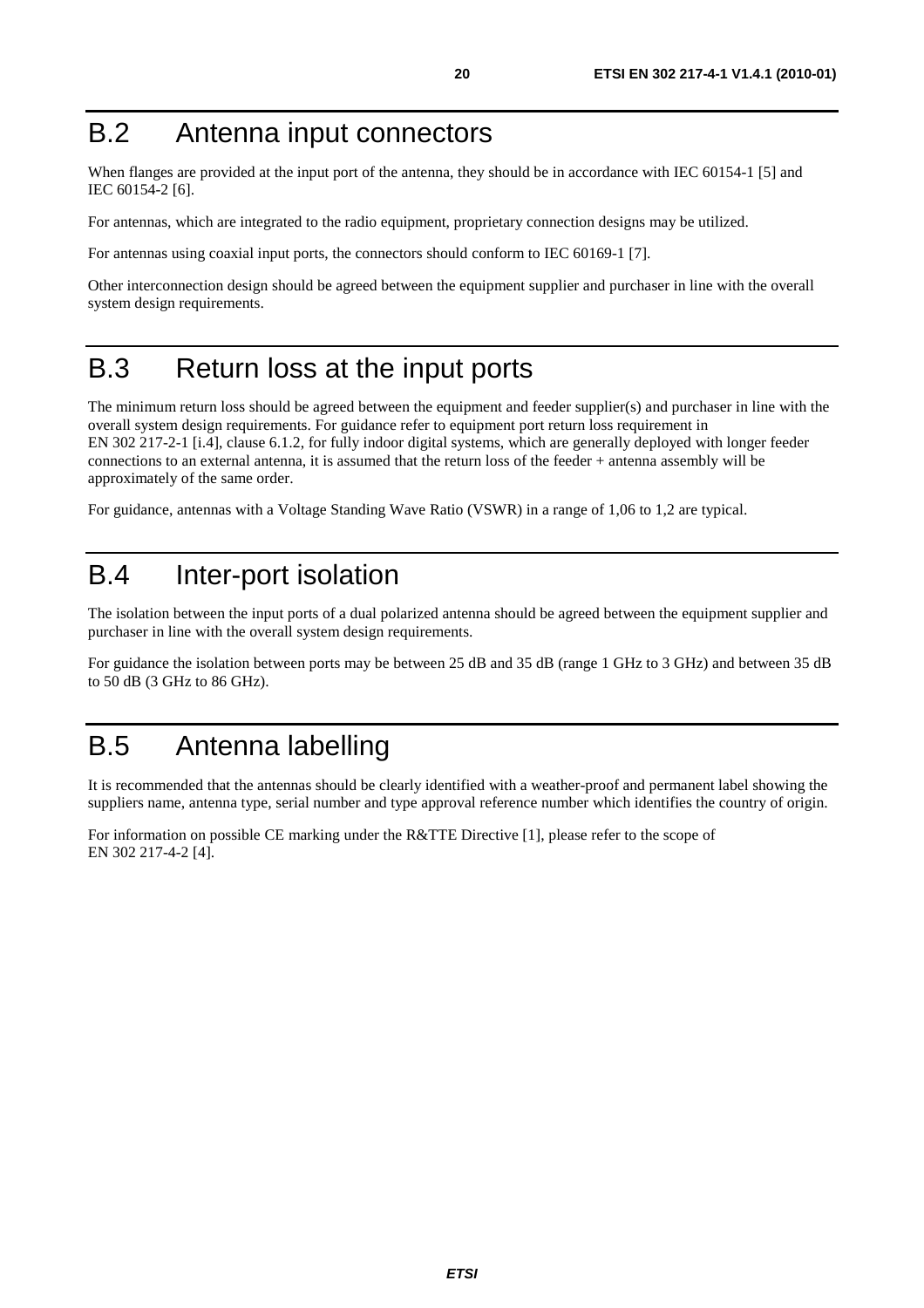# Annex C (informative): Antenna gain and radiation pattern information

# C.1 Impact of antenna gain on the frequency planning

When frequency planning is applied, it generally results in setting the E.I.R.P. level required by a link for meeting the performance and availability objectives.

The longest possible hop length is limited by the technology adopted (i.e. maximum output power and maximum possible antenna gain); however most of the links are shorter and a trade-off between two parameters, output power and antenna gain, is possible for obtaining the same E.I.R.P. level.

From the frequency planning point of view it is obvious that, for each antenna RPE class selected, the best condition from the spectral use point of view (i.e. the higher protection to nearby links) is when the required E.I.R.P. is obtained with the highest antenna gain and the lowest output power.

However both parameters have physical and technological constraints:

- Power output may be reduced through RTPC function; however the range of attenuation available is limited by the requirement of meeting the spectrum mask through all RTPC range. Fixed RF attenuators might also be used; however the high integration sought today for fulfilling market requirements (i.e. size and cost) hardly allows room for such link-by-link RF attenuation selection.
- Antenna gain is related to reflector size that has become one of the most binding requirements in urban areas for their ambient impact.

For the above reason further trade-off has to be taken into account between maximizing efficiency in frequency planning and typical equipment and antenna technology available/imposed by external market constraint.

# C.2 Gain and typical radiation pattern for circular-symmetric antennas

EN 302 217-4-2 [4] gives radiation pattern envelopes (RPE) intended for conformance to R&TTE Directive [1] and therefore are "absolute worst case" not to be exceeded in 100 % of cases; however the typical behaviour of antennas might be quite different. Also gain values are not standardized, due to the large variety of sizes required by the market and for keeping the standard open to potential new technologies; the gain is required only as declaration from the supplier.

Point-to-Point applications, in bands above 1 GHz, typically use antennas with circular symmetry (e.g. parabolic, horn, grid, etc.).

This annex wishes to add information on the typical gain and radiation pattern, in particular for the main lobe radiation, of these antenna types and is not intended to limit new technologies development, the characteristics of which might substantially diverge from the evaluation made in this annex.

The gain for circular antennas is strictly related to geometrical size of the reflector area and the construction technology has only marginal effect (sometimes referred to as "efficiency") on the actual gain value.

Side lobes attenuation of actual antennas depends on specific shielding (shroud) technology used, which in general impacts the size (deepness) of the antenna; however, ITU-R Recommendation F.699 [i.5] recommends formulas for defining typical gain and radiation pattern (in term of main lobe and peak envelope of side lobe patterns). These formulas are for use in sharing studies whenever the actual antenna RPE is not known and are currently valid from 1 GHz to 70 GHz.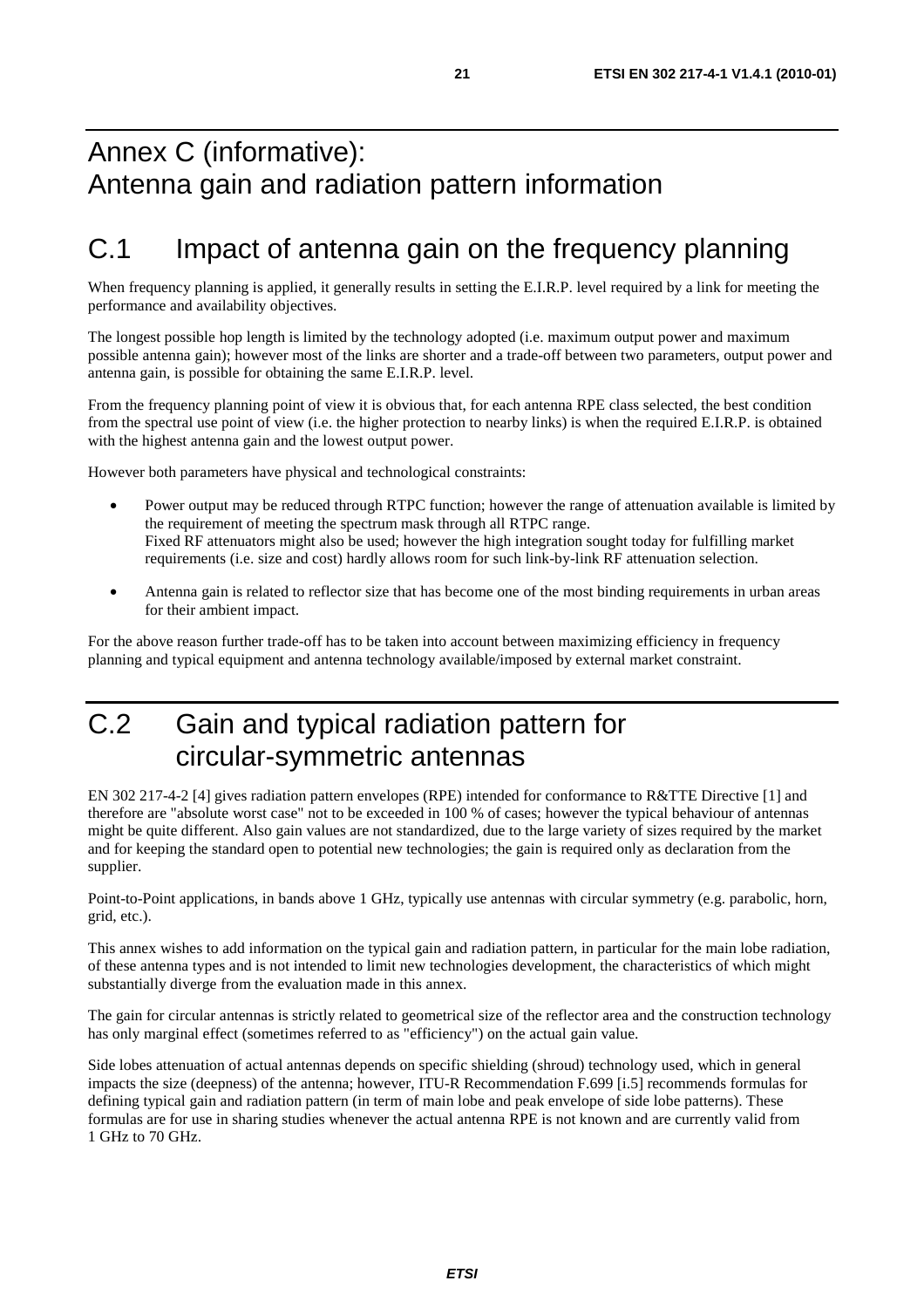ITU-R Recommendation F.699 [i.5] provides two sets of formulas, one for antennas with D/λ ratio higher than 100 and a second for antennas with D/λ ratio equal or less than 100.

This second case is, in practice, the one where the large majority of FS application falls and formulas are here reprinted for reader convenience and guidance on expected values from practical antennas.

In ITU-R Recommendation F.699 [i.5], the bore-sight gain is related to the antenna diameter by the simple relationship:

$$
20 \log \frac{D}{\lambda} \approx G_{\text{max}} - 7.7
$$

where  $G_{max}$  is the main lobe antenna gain (dBi).

For the radiation pattern, in cases where the ratio between the antenna diameter and the wavelength is less than or equal to 100 the following equations are recommended by ITU-R Recommendation F.699 [i.5]:

$$
G(\varphi) = G_{max} - 2.5 \times 10^{-3} \left(\frac{D}{\lambda}\varphi\right)^2 \qquad \text{for} \qquad 0^\circ < \varphi < \varphi_{m};
$$

$$
G(\varphi) = G_1 \qquad \qquad \text{for} \qquad \varphi_m \le \varphi < 100 \ \frac{\lambda}{D} \ ;
$$

$$
G(\varphi) = 52 - 10 \log \frac{D}{\lambda} - 25 \log \varphi \qquad \qquad \text{for} \qquad 100 \frac{\lambda}{D} \le \varphi < 48^{\circ};
$$

$$
G(\varphi) = 10 - 10 \log \frac{D}{\lambda} \qquad \qquad \text{for} \qquad 48^{\circ} \le \varphi \le 180^{\circ}.
$$

where  $G_1 = 2 + 15 \log \frac{D}{\lambda}$ , is the gain of the first side-lobe.